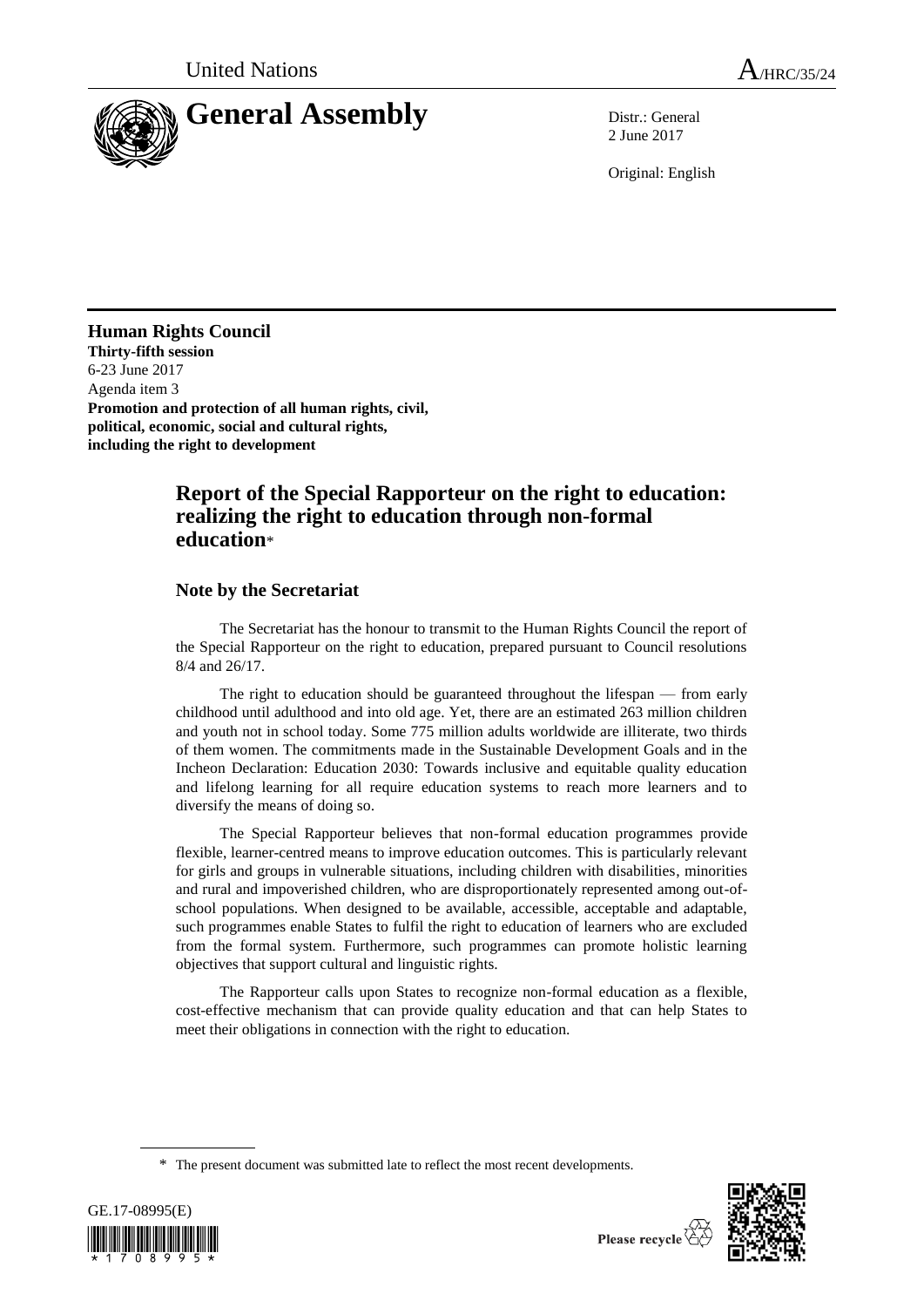# **Report of the Special Rapporteur on the right to education: realizing the right to education through non-formal education**

# Contents

| L.    |             |  | 3              |
|-------|-------------|--|----------------|
|       |             |  | 3              |
| П.    |             |  | $\overline{4}$ |
| Ш.    |             |  | 5              |
|       | A.          |  | 5              |
|       | <b>B.</b>   |  | 6              |
|       | C.          |  | 7              |
|       | D.          |  | 7              |
|       | Е.          |  | 7              |
|       | $F_{\cdot}$ |  | 8              |
| IV.   |             |  | 9              |
| V.    |             |  | 15             |
| VI.   |             |  | 16             |
| VII.  |             |  | 16             |
| VIII. |             |  | 17             |

*Page*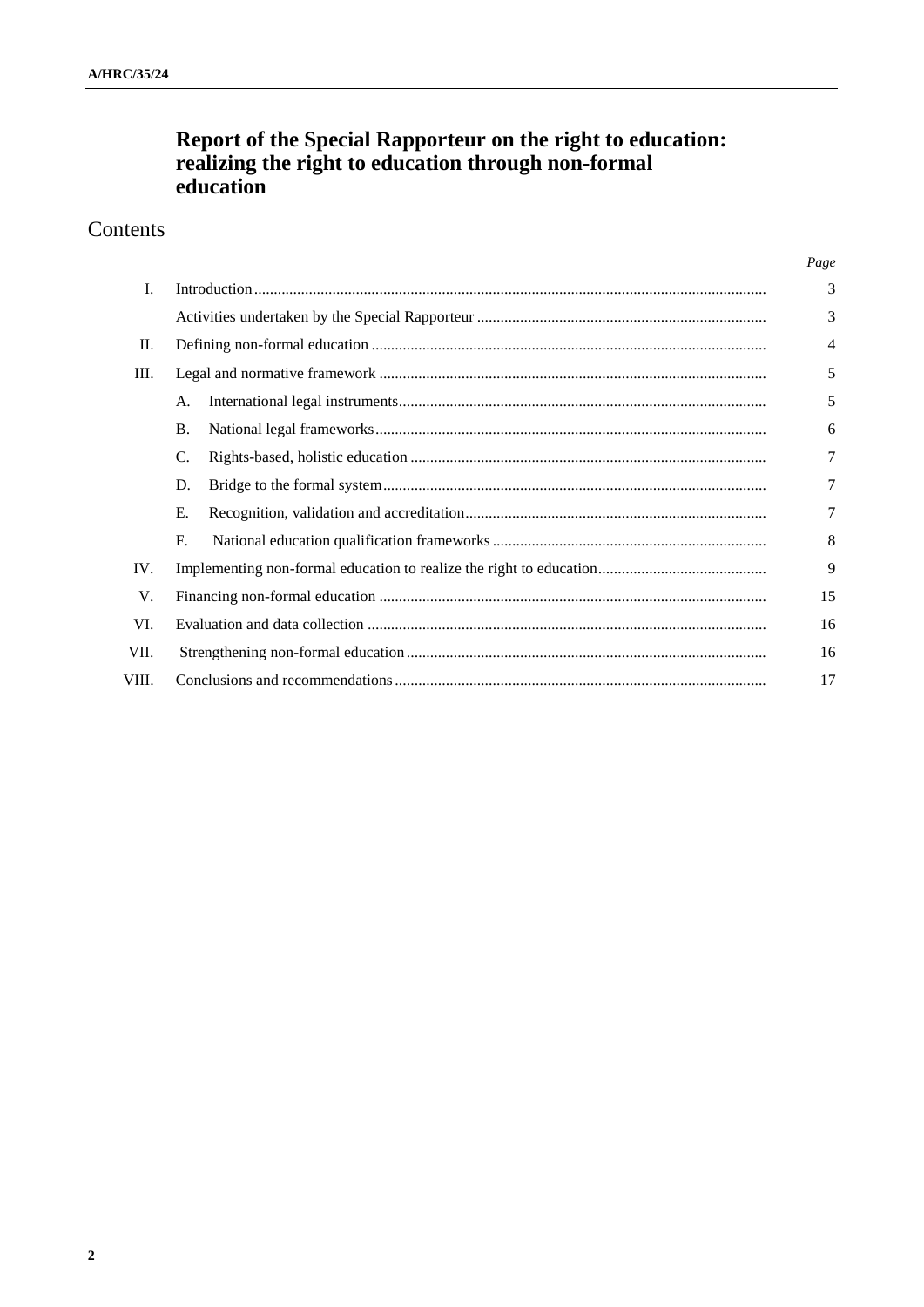# **I. Introduction**

1. The present report was prepared pursuant to Human Rights Council resolutions 8/4 and 26/17. In it, the Special Rapporteur on the right to education examines how non-formal education has been used to progressively achieve the right to education, particularly for learners who are not able to access formal education systems.

2. The right to education gives every person the right to lifelong learning opportunities, from early childhood care and education to adult learning programmes. This right requires that Governments immediately provide free, universal quality primary education for all, while progressively providing it at all other levels without discrimination.

3. From 2000 to 2015, the Millennium Development Goals tracked the efforts of Governments to achieve universal primary education and gender parity in education, and significant progress was made worldwide. With the adoption of the Sustainable Development Goals and the Incheon Declaration: Education 2030: Towards inclusive and equitable quality education and lifelong learning for all, Governments expanded the scope of their goal to include universal secondary education and the progressive introduction of lifelong learning opportunities.

4. Nevertheless, significant gaps remain. An estimated 61 million children of primary school age, 60 million children of lower secondary school age and 142 million children of upper secondary school age are out of the formal school system.<sup>1</sup> This deficit is particularly acute in sub-Saharan Africa, where 29.8 million children remain out of school, nearly half all out-of-school children worldwide. Some 775 million adults, two thirds of them women, lack minimum literacy skills. In sub-Saharan Africa, 42 per cent of students drop out before graduating primary school; in South and West Asia, that figure is 33 per cent. <sup>2</sup> Discrimination based on race, colour, sex, language, religion, political or other opinion, national or social origin, property, birth or other status make it difficult to reach populations in situations of vulnerability and social exclusion, and, often, flexible and innovative strategies are needed until formal, lifelong learning opportunities are available to everyone.

5. Despite recent commitments to provide universal, free, quality primary and lower secondary education for all, an estimated 15 million girls and 10 million boys may never receive any formal education at all.<sup>3</sup> Countries with large populations of out-of-school children must adopt non-formal education approaches, including "second chance" and accelerated learning programmes and adult literacy programmes, to protect the right to education of every person.

6. In the present report, the Special Rapporteur considers how non-formal education may offer practical pathways to address some of the challenges faced by States with learners who are not being served by the formal education system. She also considers situations in which non-formal programmes have been effective and highlights some examples. Finally, the Special Rapporteur offers recommendations on how non-formal education can be strengthened and used to support the realization of the right to education.

## **Activities undertaken by the Special Rapporteur**

7. During the reporting period, the Special Rapporteur submitted a report to the General Assembly (A/71/358), which addressed lifelong learning and the right to education.

<sup>1</sup> United Nations Educational, Scientific and Cultural Organization (UNESCO), "Leaving no one behind: how far on the way to universal primary and secondary education?", Policy Paper No. 27/Factsheet No. 37 (Paris, July 2016).

<sup>2</sup> UNESCO Institute for Statistics, *Global Education Digest 2012: Opportunities Lost — The Impact of Repetition and Early School Leaving* (Paris, 2012).

<sup>3</sup> UNESCO Institute for Statistics and United Nations Children's Fund (UNICEF), *Fixing the Broken Promise of Education for All: Findings from the Global Initiative on Out-of-School Children* (Montreal, 2015).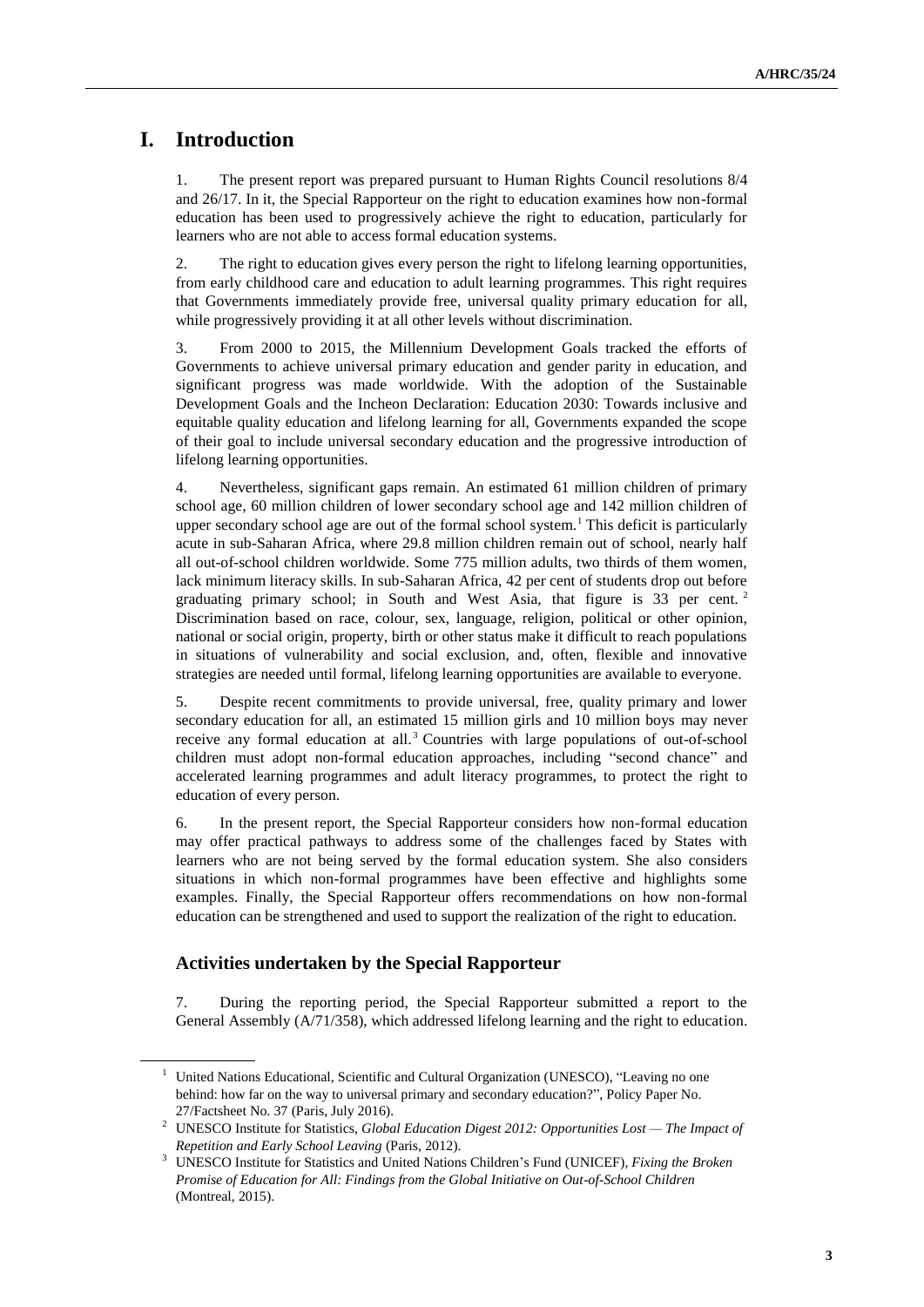8. From 5 to 7 September 2016, the Special Rapporteur attended the East Africa regional consultation on developing human rights-based guiding principles on State obligations regarding private schools, which was hosted by the Open Society Foundations Education Support Program, the Global Initiative for Economic, Social and Cultural Rights, and the Right to Education Project. States, civil society representatives, human rights organizations and experts participated in the development of human rights guiding principles on State obligations with regard to the provision of education, including private schools.

9. On 11 November 2016, the Special Rapporteur participated in an international seminar held in the framework of the ninth general assembly of the Latin American Campaign for the Right to Education, in Mexico City. The seminar addressed the role of human rights and the promotion of the right to education in Latin America.

10. From 16 to 18 November 2016, the Special Rapporteur attended the inaugural international seminar of the South-South Cooperation Programme with Lusophone Countries, held in Porto, Portugal, and hosted by the Brazilian Campaign for the Right to Education, the United Nations Educational, Scientific and Cultural Organization (UNESCO) office in Brazil and the Open Society Foundation. At the seminar, the UNESCO *Third Global Report on Adult Learning and Education* in Portuguese was launched and civil society representatives of Portuguese-speaking countries came together to address issues related to the right to education in their countries.

11. From 17 to 19 January 2017, the Special Rapporteur attended the International Symposium on School Violence and Bullying: from Evidence to Action, co-organized by UNESCO and the Institute of School Violence Prevention at Ewha Women's University in Seoul. At the symposium, international experts, representatives of education ministries and of international and civil society organizations gathered to urge education policymakers to take evidence-based action with a view to offering safe and non‐violent learning environments.

12. On 13 and 14 March 2017, the Special Rapporteur attended the Europe and North America regional consultation on developing the human rights-based guiding principles on State obligations regarding private schools, hosted by the Open Society Foundations Education Support Program, the Global Initiative for Economic, Social and Cultural Rights, and the Right to Education Project. States, civil society representatives, human rights organizations and experts participated in the development of human rights guiding principles on State obligations with regard to the provision of education, including private schools.

13. From 4 to 6 April 2017, the Special Rapporteur attended an event in São Paulo, Brazil, for the release of *Strategic Litigation Impacts: Equal Access to Quality Education*, a comparative study of the situation in Brazil, India and South Africa prepared by the Open Society Foundations Education Support Program. The study is part of a series reviewing the impact of strategic litigation on strengthening the right to education in 11 countries.

# **II. Defining non-formal education**

14. The distinction between informal, non-formal and formal education is a fluid one. Formal education is traditionally seen as the State-run system, organized and delivered by Governments, certified and recognized as official. Non-formal education is typically in contrast with that definition, and encompasses any institutionalized, organized learning that is outside of the formal system.

15. Non-formal education takes place both within and outside educational institutions and caters to people of all ages. It does not always lead to certification. Non-formal education programmes are characterized by their variety, flexibility and ability to respond quickly to new educational needs of children or adults. They are often designed for specific groups of learners such as those who are too old for their grade level, those who do not attend formal school and adults. Curricula may be based on formal education or on new approaches. Examples include accelerated "catch-up" learning, after-school programmes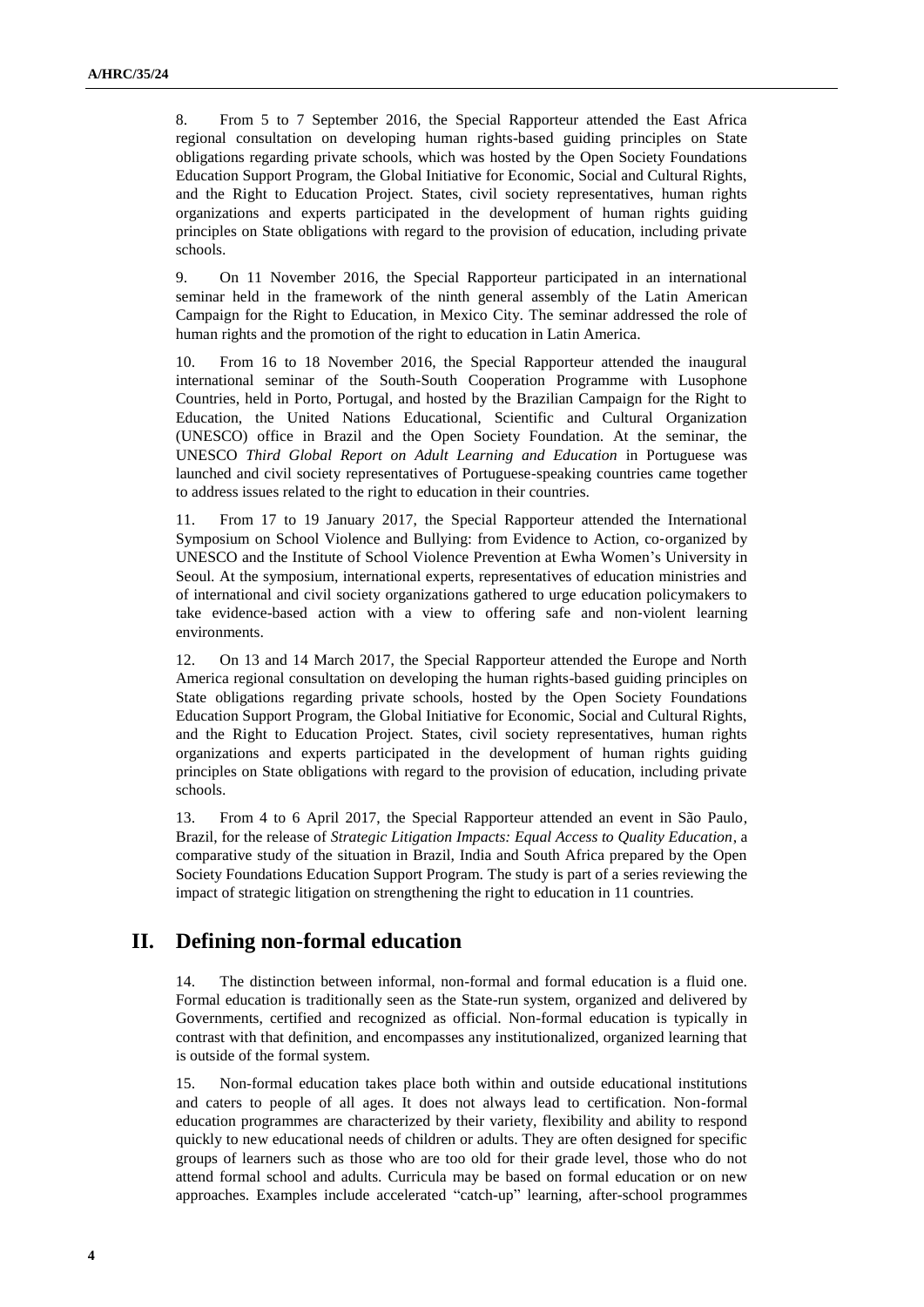and literacy- and numeracy-focused programmes. Non-formal education may lead to late entry into formal education programmes, in which case it is sometimes called "second chance" education.

16. The main difference between formal and non-formal education is that the latter exists primarily thanks to partnerships with local communities and civil society or other actors, providing flexibility in content and delivery modalities to meet the local requirements of learners, in circumstances where the formal education system is not yet able to do so. While this type education is delivered outside of the formal system, learners should still have the opportunity to learn to the same national standards and to qualify to enter the formal system at some point, or to receive qualifications equivalent to formal primary- or secondary-school leaving certificates.

17. Within the lifelong learning paradigm, learners should be able to begin with informal learning in the home, enter a non-formal early childhood programme, pursue formal primary and secondary education and enter a non-formal adult learning programme in their thirties, and then obtain a university qualification in their fifties. The traditional paradigm of education, which is tied to specific age categories and is delivered only in government-certified schools, must be flexible enough to serve the needs of the millions of out-of-school children and adult learners, without undermining the minimum quality standards set by the State.

# **III. Legal and normative framework**

## **A. International legal instruments**

18. The right to education, established in article 26 of the Universal Declaration of Human Rights (1948) and article 13 of the International Covenant on Economic, Social and Cultural Rights (1966), provides for a humanistic vision of right to free, compulsory primary education for all. The role of non-formal education has also been recognized. The Committee on the Rights of the Child interprets that right as related to both formal and nonformal education,<sup>4</sup> as does the Committee on Economic, Social and Cultural Rights<sup>5</sup> when interpreting article 13 of the Covenant.

19. The right to education has recently been reaffirmed with the adoption of the political commitments contained in the Sustainable Development Goals and the Incheon Declaration and framework for action. Sustainable Development Goal 4 calls upon States to ensure inclusive and equitable quality education and promote lifelong learning opportunities for all.<sup>6</sup> In addition to guaranteeing universal, free, quality primary education for all, the right has been extended in target 4.1 to providing secondary education as well. In the Incheon Declaration, Governments committed themselves to promoting quality lifelong learning opportunities for all, in all settings and at all levels of education, including equitable and increased access to quality technical and vocational education and training and higher education and research, with due attention to quality assurance. In addition, Governments highlighted the provision of flexible learning pathways, as well as the recognition, validation and accreditation of the knowledge, skills and competencies acquired through non-formal and informal education.

20. The first Special Rapporteur on the right to education, Katarina Tomasevski, created a framework based on what she termed "the four As" to guide legislators, policymakers and educators on the implementation of the right to education. The framework holds that education must be available, accessible, acceptable and adaptable. Education that is free, with adequate infrastructure and trained teachers is available. To be accessible, education

Committee on the Rights of the Children, general comment No. 14 (2013) on the right of the child to have his or her best interests taken as a primary consideration, para. 79.

 $5$  Committee on Economic, Social and Cultural Rights, general comment No. 13 (1999) on the right to education, para. 4.

<sup>&</sup>lt;sup>6</sup> General Assembly resolution 70/1.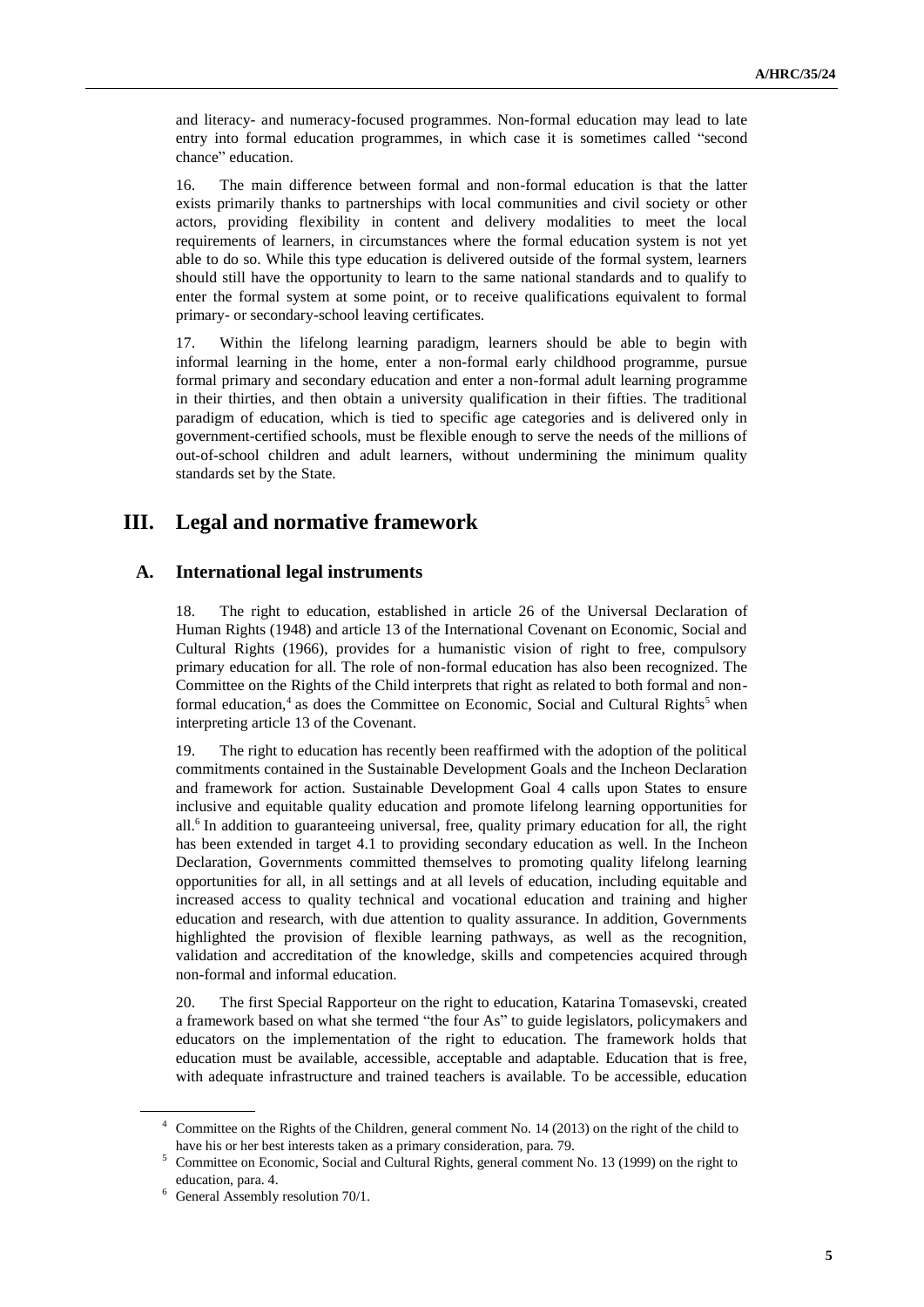must be non-discriminatory and open to everyone, with positive measures to include marginalized students. The content of education must be relevant, non-discriminatory, culturally appropriate and of good quality in order to be acceptable. Finally, education is adaptable when it evolves with the changing needs of society, contributes to challenging inequalities and can be continually adapted locally to suit specific context. That standard was endorsed by the Committee on Economic, Social and Cultural Rights in its general comment No. 13 (1999) on the right to education.

21. The responsibility for implementing the right to education lies first and foremost with the State. States must respect, protect and fulfil that right. Respect requires States to avoid measures that hinder or prevent the enjoyment of the right to education. To protect the right is to ensure that third parties do not interfere with right to education (usually through regulation and legal guarantees). The obligation to fulfil means taking positive measures that enable and assist individuals and communities to enjoy the right to education and to provide appropriate measures towards the full realization of the right to education. Non-formal education approaches that are consistent with these obligations should be recognized as important means by which States can realize their obligations under the right to education.

### **B. National legal frameworks**

22. The non-formal education sector should be integrated into national education laws, policies and plans. Following the adoption of the Sustainable Development Goals, national education laws should provide for a lifelong learning model that includes a formal system of early childhood care and education, primary and secondary school, tertiary and vocational systems, as well as informal learning and non-formal schooling, including adult literacy programmes. States should establish a regulatory and policy framework for providers of non-formal education, including a mechanism to recognize, validate and accredit learning, regardless of its source, and introduce a mechanism by which learners can enter and exit the formal system, thereby obtaining qualifications that are connected to the formal system. The right to education of learners should be codified and made enforceable through judicial and quasi-judicial mechanisms and adequate funding mechanisms should be identified (see A/HRC/23/35 and A/66/269).

23. Existing legal frameworks, however, tend to only partially address non-formal education. In a review by UNESCO of 40 national education plans, only 11 mentioned training teachers of non-formal education.<sup>7</sup> In Mongolia, the education law reflected a major policy shift towards integrating non-formal education into the broader national education system and securing a part of the education budget for non-formal education.<sup>8</sup> In Burkina Faso, the Education Act of 1996 contributed to raising the profile of non-formal education and brought about closer cooperation between the formal and non-formal sectors.<sup>9</sup>

24. Non-formal education strategies should be focused on creating space in which partners can operate while defining the roles of both Government and educators. One example is the strategy of partnering with civil society to implement education objectives that was first adopted in Senegal.<sup>10</sup> The strategy clarifies State and civil society obligations, roles and tasks, emphasizes learners' and local-level management and accountability for programmes and has given new impetus and visibility to adult literacy. The State organizes and regulates the non-formal education sector, engaging with civil society education

<sup>7</sup> UNESCO, *EFA Global Monitoring Report 2013/4: Teaching and Learning — Achieving Quality for All* (Paris, 2014), p. 218.

<sup>8</sup> Mari Yasunaga, "Non-formal education as a means to meet learning needs of out-of-school children and adolescents" (Montreal, 2014), p. 12.

<sup>9</sup> Wim Hoppers, "Meeting the learning needs of all young people and adults: an exploration of successful policies and strategies in non-formal education", background paper prepared for *EFA Global Monitoring Report 2008: Education for All by 2015 — Will We Make It?* (Paris, 2008).

<sup>10</sup> Association for the Development of Education in Africa. "More and better education", *ADEA Newsletter*, vol. 18, No. 1 (Libreville, 2006).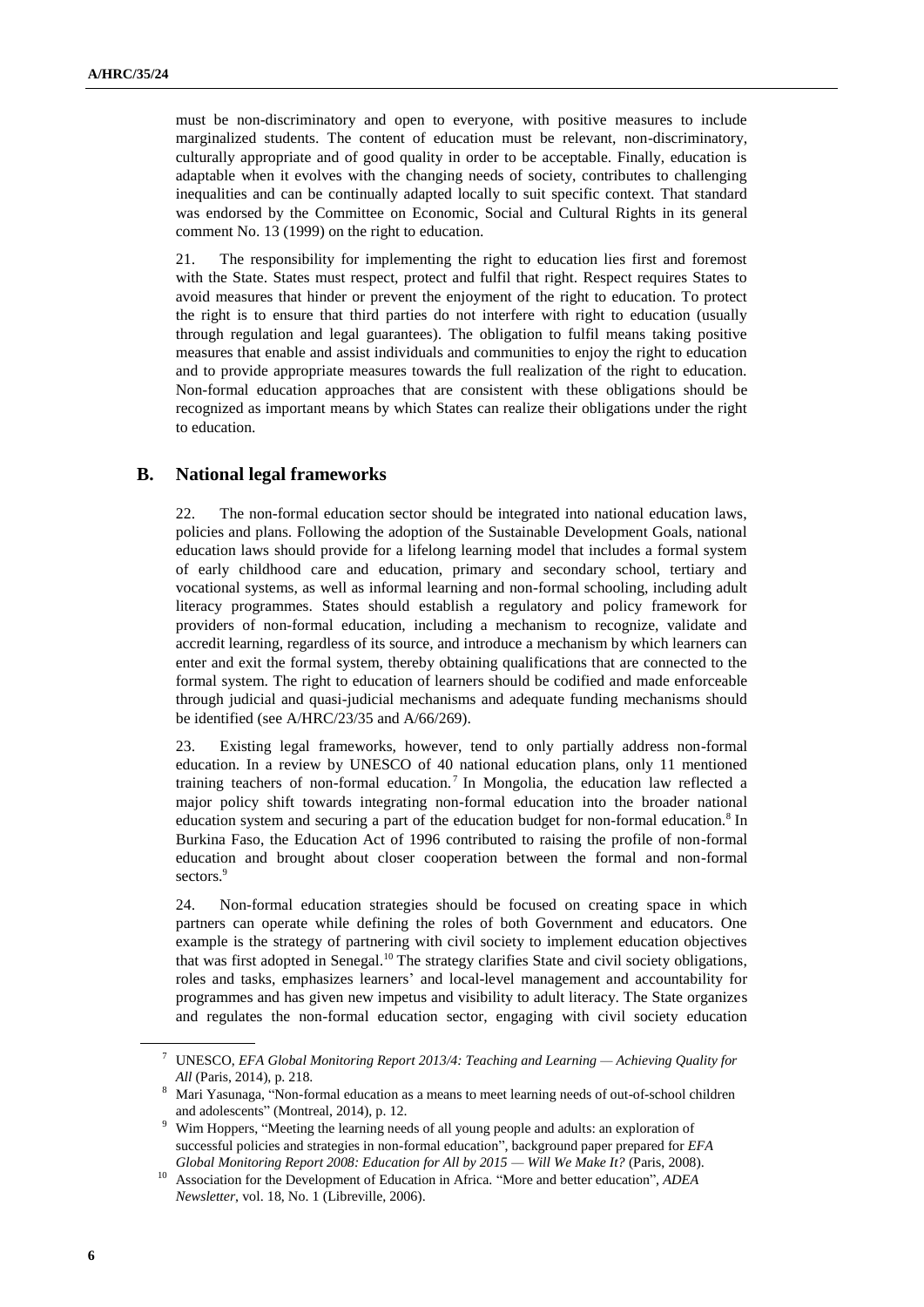providers and learners to create specific programmes that respond to local requirements. The strategy includes setting up official coordinating mechanisms between Governments and civil society partners, including coordinated planning systems. Data systems measure demand and student performance and links are established with vocational schools and literacy programmes.

## **C. Rights-based, holistic education**

25. Education plays both a utilitarian economic role and a humanistic, social role. While literacy and numeracy skills address the first two pillars of learning, learning to know and learning to do, a holistic view of education adds learning to be and learning to live together.<sup>11</sup> By addressing gaps in education delivery for groups in situations of vulnerability and conflict and in order to address inequality in accessing the basic right to education, non-formal education necessarily addresses elements beyond economic development.

26. The signatories to the Incheon Declaration called for the adoption of a rights-based and humanistic approach based on the principles of human rights and dignity, social justice, peace, inclusion and protection and reflecting the cultural, linguistic and ethnic diversity of people.<sup>12</sup> Depending on their design, non-formal education programmes can be particularly helpful for the protection of local cultures and languages, as well as minority religions and traditional knowledge. However, more limited programmes may seek to provide only literacy or employable skills. It is the responsibility of States and funding partners to ensure that programmes meet the individual and social needs of learners, and that they do so in a holistic fashion.

### **D. Bridge to the formal system**

27. Non-formal education programmes can play a crucial role in providing "second chance" education to out-of-school children and expanding educational opportunities to areas beyond the reach of the mainstream public school system. However, it is important that such educational opportunities provide a recognized pathway into the formal system. Equivalency programmes have been developed in countries with large out-of-school populations, such as Afghanistan, Burkina Faso, Ethiopia, Ghana, Mali and Zambia, as well as countries in South and South-East Asia, to bridge formal and non-formal education systems by linking curricula and developing frameworks to recognize the outcomes of prior learning.<sup>13</sup> These programmes function through recognition, validation and accreditation mechanisms.

### **E. Recognition, validation and accreditation**

28. Within the context of lifelong learning, it is necessary to be able to recognize, validate and accredit learning, wherever it may have occurred. Recognition is the process of giving official status to skills or learning outcomes through qualifications, equivalencies, credits or other certifications. Validation involves ensuring that the learner has actually achieved certain competencies, which can then be publicly accredited. This can be done by Governments or by recognized independent authorities. Through the recognition, validation and accreditation process the learner gains access to further education or employment opportunities.

29. Recognition, validation and accreditation processes must be supported by national political will, in the form of education policies and laws. Stable support by politicians is necessary to allow for the long-term investment needed to make sure that there are local

<sup>&</sup>lt;sup>11</sup> Sobhi Tawil and Marie Cougoureux, "Revisiting *Learning: the Treasure Within* — assessing the influence of the 1996 Delors report", occasional paper No. 4, January 2013.

See https://en.unesco.org/world-education-forum-2015/incheon-declaration.

<sup>&</sup>lt;sup>13</sup> UNESCO Institute for Statistics and UNICEF, *Fixing the Broken Promise of Education for All*, p. 41.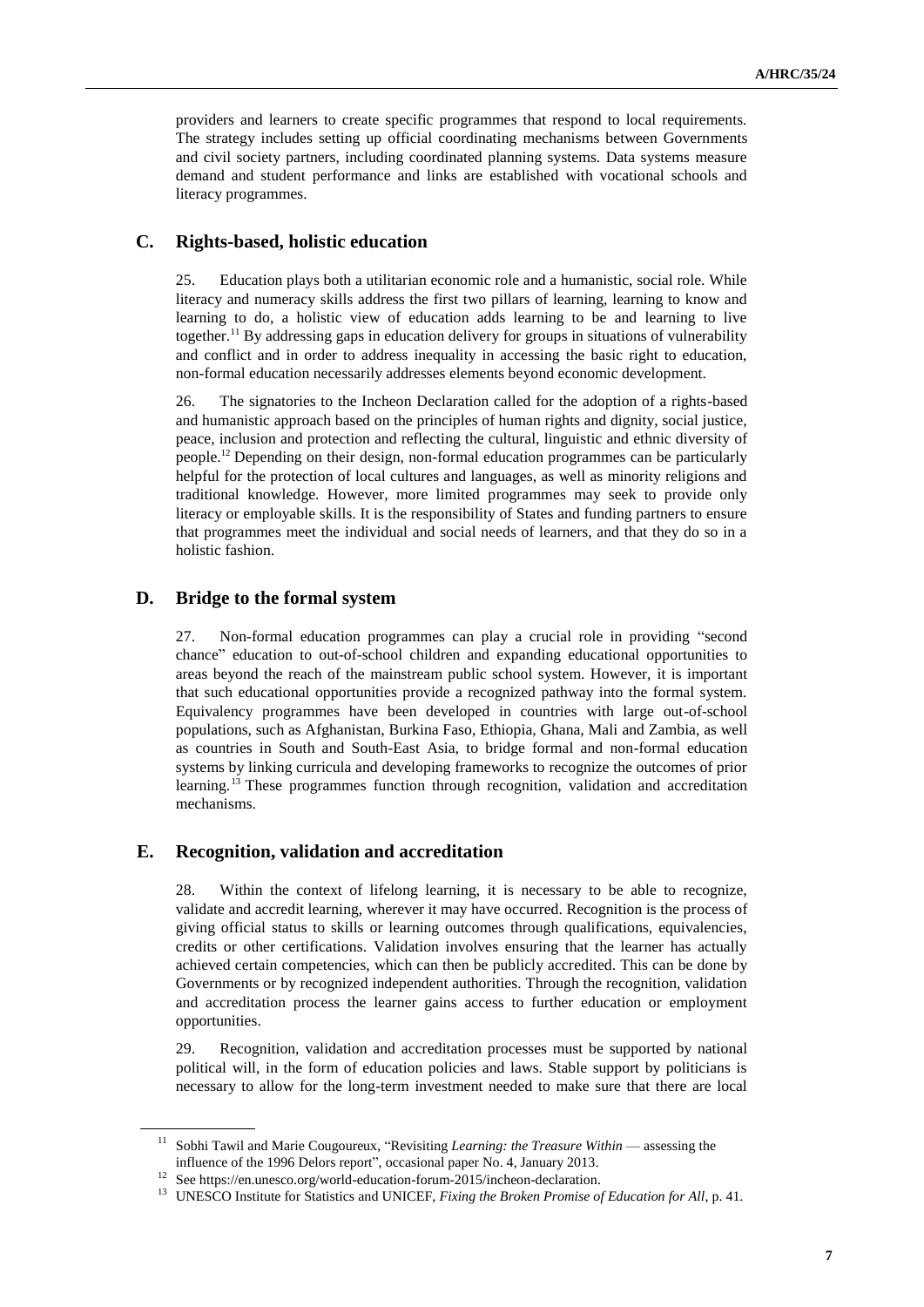education delivery partners. The national interest in education is a second relevant consideration. Purely utilitarian policies will focus on learner employability and may be reduced to a skills-based qualification framework. A holistic view of education will consider the wider range of skills needed to participate fully in society, including interpersonal, conflict resolution, health and life skills, an understanding of local culture and history, and knowledge about environmental and sustainable development issues. The final consideration is the interests of stakeholders and institutions, who must be open to recognizing qualifications obtained by others or taught by trained facilitators with alternative qualifications. By establishing objective criteria, the above-mentioned considerations can be properly addressed.

30. Policy frameworks for recognizing, validating and accrediting non-formal education programmes are crucial for managing the relationship between formal and informal education providers, as well as that between vocational and other secondary or tertiary educational institutions. However, with the development of integrated educational systems based on lifelong learning, there is a greater need for a recognition, validation and accreditation framework for primary and secondary education, particularly for countries with many out-of-school children or a high number of illiterate adults.

31. The methodology for recognizing, validating and accrediting prior learning varies widely. South Africa has developed a portfolio-building system through community learning centres, supported by volunteers.<sup>14</sup> Benin, Mali and Senegal validate competencies based on dual apprenticeship schemes that combine literacy with vocational training. In Indonesia, alternative educational pathways are offered in the form of formal, non-formal and informal tracks.<sup>15</sup> At the regional level, the European inventory on the validation of non-formal and informal learning seeks to provide a regional framework to facilitate the recognition by all European countries of learners' skills and qualifications.

### **F. National education qualification frameworks**

32. National education qualification frameworks are required for the development, classification and recognition of skills, knowledge and competencies along a continuum of agreed levels.<sup>16</sup> Such frameworks should be established to set educational standards, allowing every learner to know what achievements are required for each level of education from early childhood until upper secondary school. Non-formal programmes can thus be developed to meet the diverse needs of learners outside of the formal system and to establish mechanisms for learners to move between systems. Moreover, national education qualification frameworks should be established in connection with skills-based national qualification frameworks that provide entry into technical and vocational education and training programmes, as well as the workforce.

33. For example, in Burkina Faso, a non-formal programme with a four-year cycle has been developed and implemented by the associations Manegdzanga and Wuro Yiré.<sup>17</sup> By developing a curriculum based on the formal system and using a skills-based approach that lets learners advance at their own speed, learners following the programme took the same primary school leaving certificate exam as formal school students and exceeded the national average in both cases. In addition, the programme addressed basic life skills, made use of bilingual teaching and showed improved governance through greater community involvement.

 $^{14}\,$  See www.unesco.org/new/en/media-services/single-view/news/promoting\_lifelong\_ learning\_through\_the\_recognition\_of\_the\_o.

<sup>15</sup> Ibid.

<sup>16</sup> Ron Tuck, *An Introductory Guide to National Qualifications Frameworks: Conceptual and Practical Issues for Policy Makers* (ILO, Geneva, 2007).

<sup>17</sup> Association for the Development of Education in Africa, *Strategic Orientation Framework for Non-Formal Education in a Holistic, Integrated and Diversified Vision of Lifelong Education* (Ouagadougou, 2012).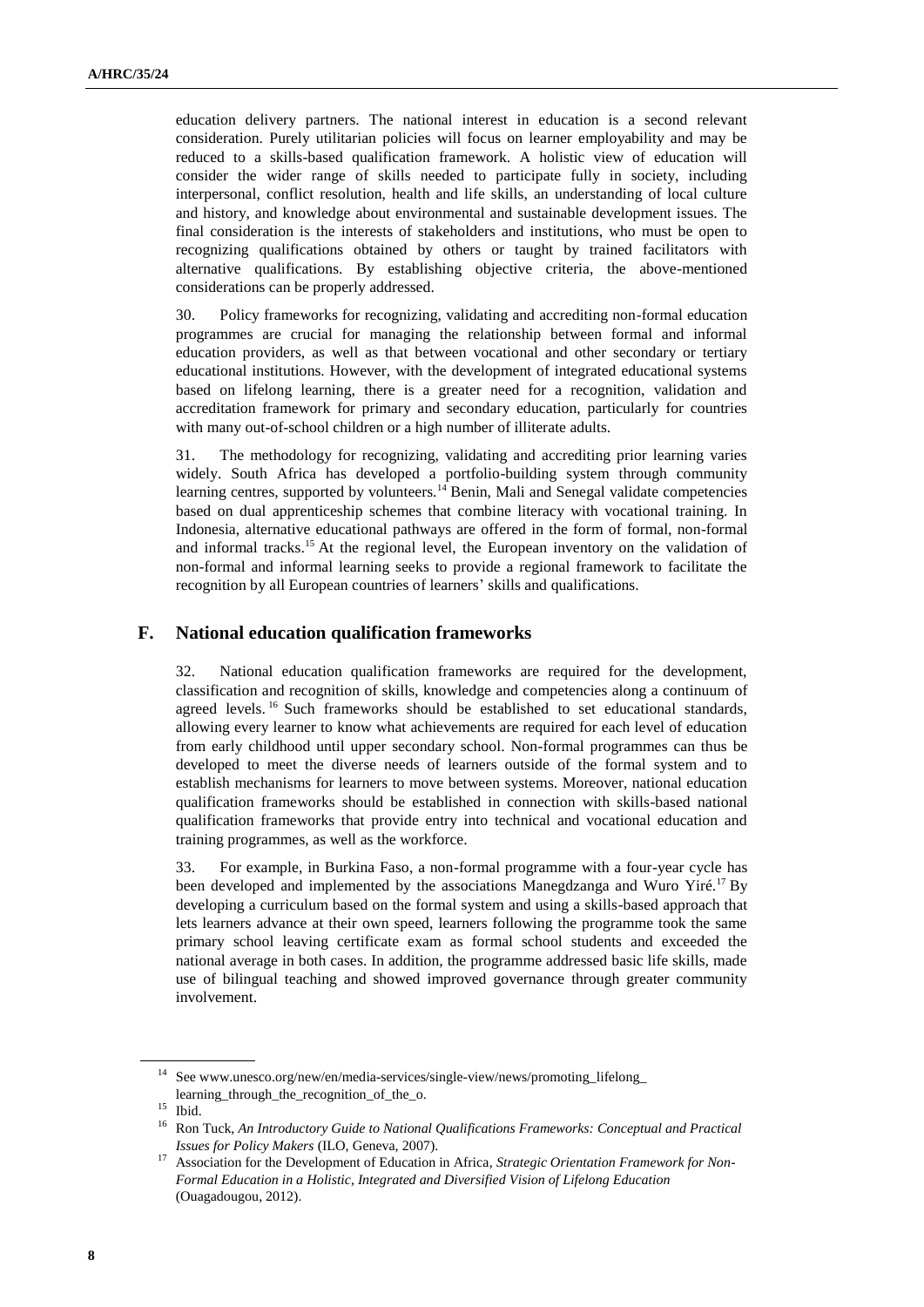# **IV. Implementing non-formal education to realize the right to education**

34. Non-formal programmes provide relevant, flexible education opportunities to meet particular demands. They can also be used to fill gaps in the formal education system. In the present section, the Special Rapporteur considers examples of non-formal education programmes to illustrate their ability to address the gaps and challenges faced in education.

### **Community schools**

35. The most common form of non-formal education, community schools are created by communities that lack a State-provided school. Adequate schooling is often unavailable in remote or sparsely populated areas, in slums and in other impoverished communities. As an interim step until the State is able to provide formal schools to all learners, communities may self-organize and finance schools, often in collaboration with non-governmental organizations (NGOs) or other partners. Community schools have often been found to be more relevant to local needs, adaptable, cost-effective and student-centric than government schools.<sup>18</sup> Many provide schooling to countries underserved by the Government, such as Ghana, the United Republic of Tanzania and Zambia.<sup>19</sup>

36. In order to accelerate the provision of education to impoverished areas, Governments may formalize their support to non-formal education programmes. Ghana, India and Bangladesh have longstanding, well-developed national plans and policies in support of non-formal education. In Ghana, the Complementary Basic Education policy promotes flexible non-formal education programmes for out-of-school children aged 8 to 14 years.<sup>20</sup> India is working to integrate non-formal and formal education plans into a single approach.<sup>21</sup> In Bangladesh, the success achieved by NGOs providing multiple non-formal education programmes led to the development, in 2010, of a policy action plan and a national framework for the implementation of such an approach that encompasses equivalence education, effective non-formal education delivery, standard and capacity development for non-formal education facilitators, and enhancement of the legal framework through a non-formal education act and monitoring mechanism. Nepal has formulated a non-formal education policy outlining objectives to provide alternative basic and vocational education to school dropouts.<sup>22</sup>

#### **Adult education and literacy**

37. With over 775 million illiterate adults worldwide, specific measures are required to target not just literacy and skills qualifications. Many adults who were unable to attend school as children require mechanisms that will help them learn to read and write and to obtain primary and secondary school qualifications. Often, however, illiterate adults are among the most vulnerable people in society and are unable to afford full-time education.

38. The Sustainable Development Goals commit societies to equitable skills development for adults who are beyond the age of formal schooling. Non-formal education programmes that can provide flexible schedules for working learners are vital for reaching many adults who also have responsibilities to their families and employers. Legal protections must be put in place to make sure that employers make it easy for their employees to realize their right to education. Such measures might include flexible working schedules or unpaid time off work to allow employees to attend training or education programmes.

<sup>18</sup> UNESCO, *EFA Global Monitoring Report 2015: Education for All 2000-2015 — Achievements and Challenges* (Paris, 2015), p. 94.

Yasunaga, p. 13.

 $^{20}$  Ibid.

 $21$  Ibid.

<sup>22</sup> UNESCO, *EFA Global Monitoring Report 2012: Youth and Skills — Putting Education to Work* (Paris, 2012).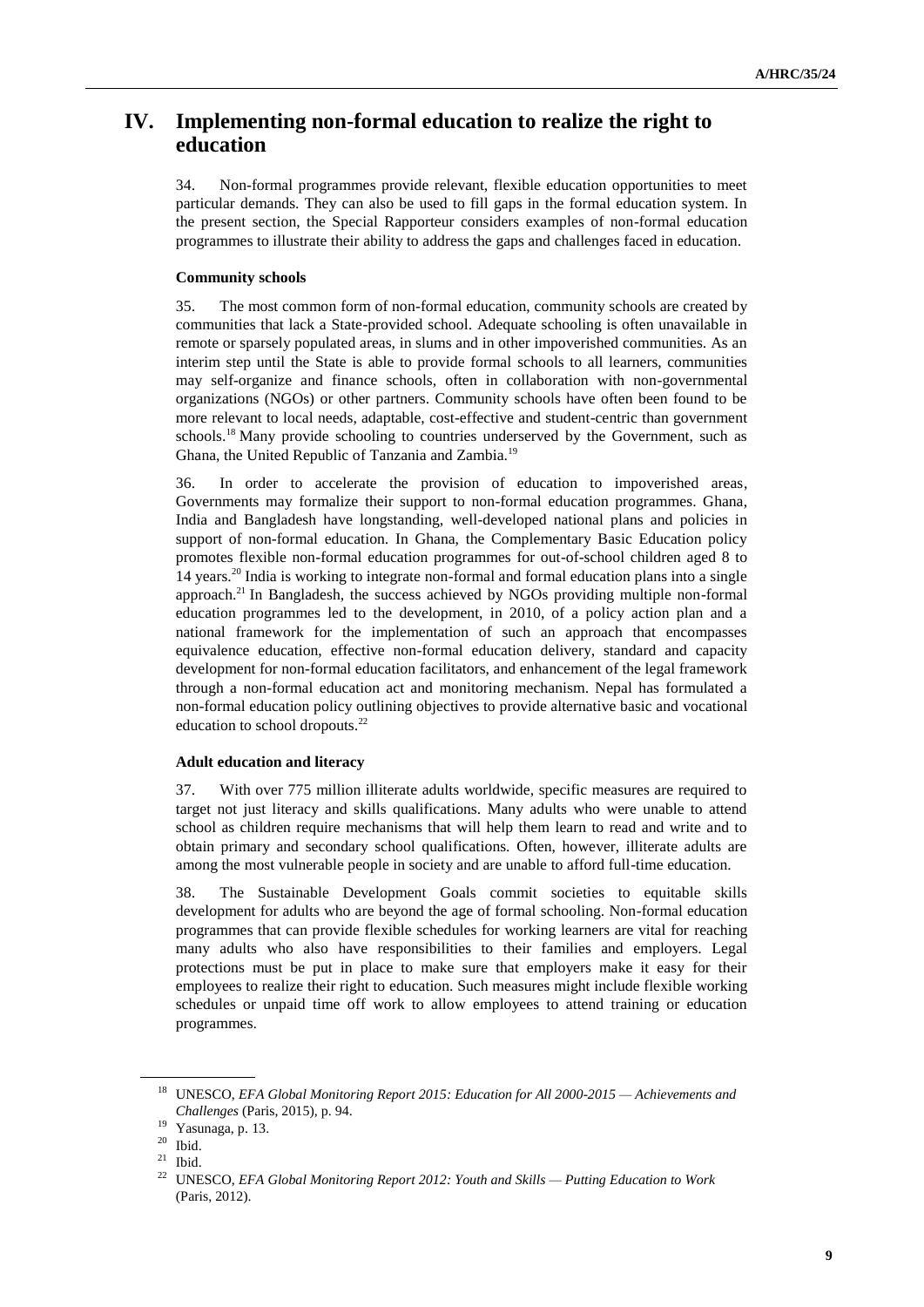#### **Inclusive education**

39. Children with disabilities face many forms of discrimination precisely because of their disabilities.

40. Accessing education is a problem for those with physical disabilities. In sparsely populated areas, there are often too few children with disabilities to justify specially trained teachers or inclusive education programmes. Different forms of disabilities have differing needs. Non-formal education can respond to these learning needs through its flexible and context-specific provision, whether by providing physical accommodations or by providing specially trained instructors to allow for inclusive education in formal or informal settings. Flexible learning programmes allow children who need to stay in hospital for long periods of time to continue their studies at a distance. However, challenges remain in the form of undertrained teachers or facilitators, insufficient social protection for families with disabled children and social perceptions of disability that lead to many children being teased and bullied at school.

41. In Bangladesh, the Building Resources Across Communities programme for children with special needs provides educational opportunities for children with disabilities, combined with specific government-supported interventions and equipment such as physical therapy, hearing aids, ramps to school buildings, wheelchairs, crutches, glasses and surgery, which were otherwise unaffordable to many.<sup>23</sup>

42. The Bureau of Special Education Administration of Thailand provides education and services for children with disabilities and disadvantaged children. In collaboration with local governments, there are 77 special education centres, 46 special needs education schools, 23,877 inclusive programmes with 383,196 students, 51 schools educating disadvantaged children and 42 hospital-based programmes. The Mae Hong Son Model is a multi-stakeholder model of collaboration that improves local government informationsharing and collaboration to allow school-age children with special needs to receive an education. This local collaboration is better able to address challenges related to negative attitudes and misinformation received by children with disabilities.<sup>24</sup>

#### **Educating girls and women**

43. Girls are disproportionately represented among out-of-school children and women are disproportionately represented among illiterate adults. Whether they are withheld from school for cultural or religious reasons, because of early marriage or pregnancy, or on economic grounds when education is not free, special programmes are needed to address the exclusion of women and girls from education.

44. In Gambia, the Re-entry Programme for Girls initiated by the Ministry of Basic and Secondary Education is a school for dropouts that focuses on providing guidance and counselling services.<sup>25</sup> In India, the Pehchan project of the Centre for Unfolding Learning Potentials is a "catch-up" programme that offers two-to-three-year courses at the primary level to rural adolescent girls. The Hope for Teenage Mothers organization in Kenya gives teenage mothers access to economic and educational opportunities through formal education, vocational training and skills building.<sup>26</sup> The Flexible Response Fund of the Girls' Education Support Program, an initiative of the Agha Khan Foundation,<sup>27</sup> adopts flexible, participatory, multifaceted and inclusive approaches to addressing barriers to girls' education.

45. In recognition of the holistic nature of education, some non-formal education programmes go beyond literacy and numeracy. In Burkina Faso, the association Koom pour

<sup>23</sup> Yasunaga, p. 20.

<sup>&</sup>lt;sup>24</sup> UNESCO, *Asia Education Summit on Flexible Learning Strategies for Out-of-School Children* (Paris, 2014), p. 46.

<sup>25</sup> UNESCO, *From Access to Equality: Empowering Girls and Women through Literacy and Secondary Education* (Paris, 2012), p. 43.

See www.educationinnovations.org/program/future-teenage-mothers.

See www.akdn.org/file/31811/download?token=\_Ynp0Sjr.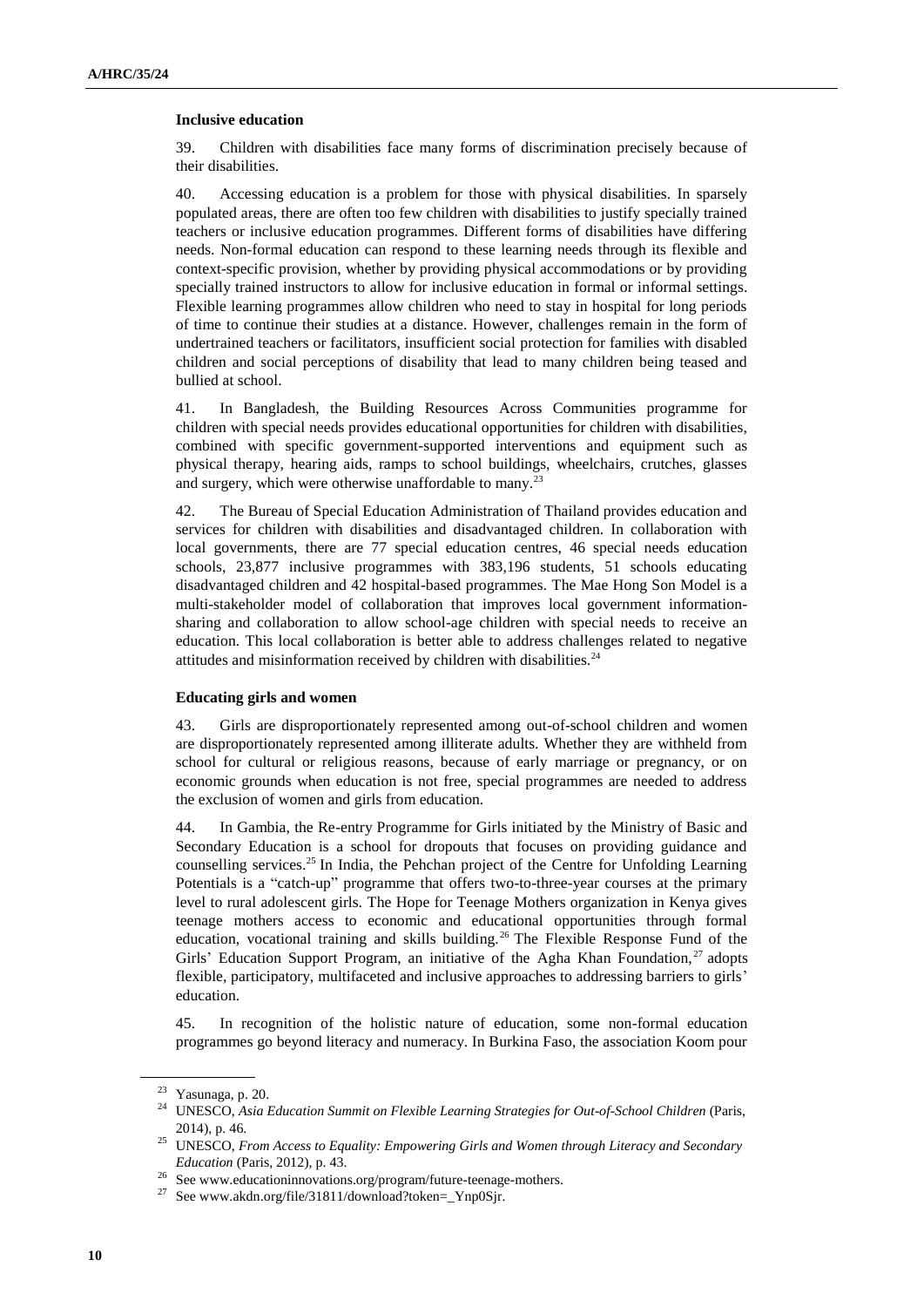l'autopromotion des femmes au Burkina Faso has implemented a community-based programme focused on promoting literacy, training and peace.<sup>28</sup> Established in 1999, the association has 6,000 members belonging to 95 women's groups in six provinces. It works mainly with women and girls in rural areas, who receive introductory training in the national languages of Burkina Faso and are then taught in one of those languages, Mooré; additional sessions in simplified French are also provided. The programme also provides practical training in conflict resolution and addresses social issues at the village level, as well as teaching income-generating skills. It teaches life skills, including household management, health and hygiene, the importance of children going to school rather than doing domestic work, citizens' rights and responsibilities, the importance of living together in peace, and social and financial skills. The educational approach is based on the Regenerated Freirean Literacy through Empowering Community Technique. Participants resolve problems and commit to taking action under the guidance of a group leader or other individual. The curriculum is flexible and allows each community to identify its own conflict issues.

### **Mother tongue instruction**

46. Students learn best when they are taught in their native language.<sup>29</sup> Despite this, in many States English, French or another "national" language is used as the medium of instruction. This can be particularly disadvantageous for members of ethnic minorities, who are at risk of losing their language, and for children from households that do not speak the language of instruction. Non-formal education programmes normally instruct in the language children use at home. This is further supported by the teaching of locally relevant topics, often including traditional knowledge and local values. Appropriate non-formal curricula, materials, pedagogies and the use of an appropriate language of instruction can help out-of-school children from minority groups to learn in safe and appropriate environments and prevent potential discrimination.<sup>30</sup>

47. In Ghana, the non-formal education programme "School for life" provides mother tongue language instruction to children in disadvantaged communities. It has helped over 120,000 children to date, 82 per cent of whom have made the transition to formal education.<sup>31</sup>

48. As a complement to formal education, non-formal programmes can also be designed to teach minority or other languages and cultures on weekends or after school. Such programmes help safeguard the cultural values of indigenous people and minorities. Particularly in rural regions and in indigenous cultures, traditional knowledge has been passed down through oral traditions. In many cultures, that local knowledge is being lost, as it is often not included in the national curriculum. Non-formal education programmes provided by local partners are well-placed to include and protect traditional knowledge in communities.

### **Conflict situations**

49. During times of conflict learners are often unable to attend school. In cases when reconstruction takes time, the delays can be significant. Children in conflict-affected countries account for just one fifth of the world's children of primary school age but one half of the world's out-of-school children.<sup>32</sup>

50. Schools in conflict areas are affected by multiple challenges. Some become temporary shelters for those fleeing conflict while others close due to damage or a lack of basic services. Retaining and recruiting teachers willing to stay becomes extremely difficult. The psychosocial impact of conflict on children creates new demands on

<sup>28</sup> See http://litbase.uil.unesco.org/?menu=13&country=BF&programme=176.

<sup>&</sup>lt;sup>29</sup> Association for the Development of Education in Africa and others, "Policy guide on the integration of African languages and cultures into education systems" (2010).

<sup>30</sup> Yasunaga, p. 17.

<sup>&</sup>lt;sup>31</sup> UNESCO Institute for Statistics and UNICEF, *Fixing the Broken Promise of Education for All*, p. 72.

<sup>32</sup> Ibid., p. 101.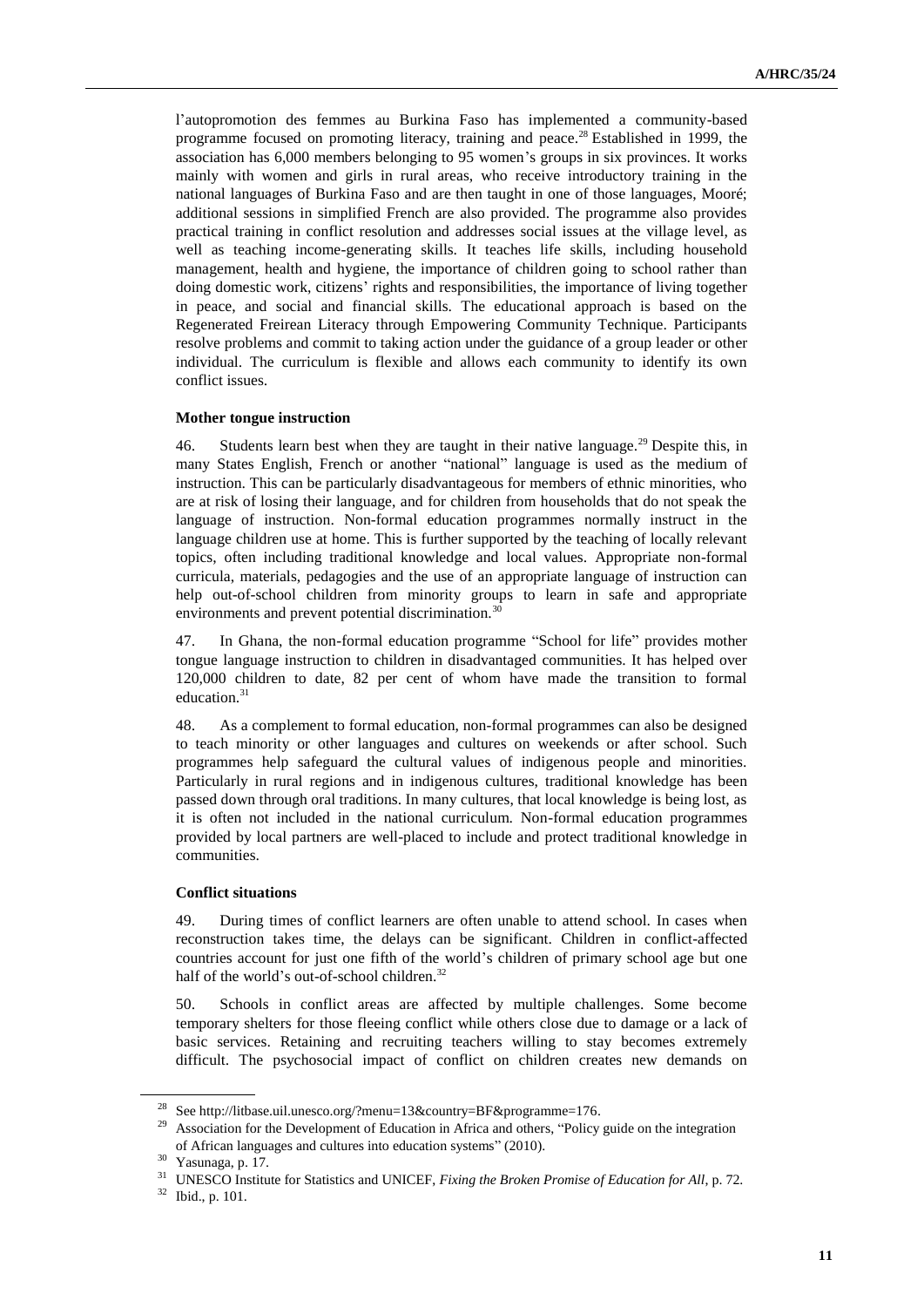educators. The damaging impact of conflict on education has been seen in many conflictaffected countries, including Afghanistan, Colombia, the Democratic Republic of the Congo, Iraq, Mali, Nepal, the Niger, Nigeria, Pakistan, Somalia, the Sudan, Thailand and Zimbabwe, as well as the State of Palestine.<sup>33</sup>

51. Refugees and internally displaced persons are particularly affected, as they flee conflict and are often unable to return to their places of origin for extended periods of time. The right to education continues to apply during times of conflict and in emergency situations. The Inter-agency Network for Education in Emergencies has promulgated minimum standards<sup>34</sup> for education based on international human rights law, among other sources.

52. Only 50 per cent of refugee children have access to primary education, compared with a global average of more than 90 per cent. As those children become older, the gap becomes a chasm: only 22 per cent of refugee adolescents attend secondary school compared with a global average of 84 per cent. At the higher education level, just 1 per cent of refugees attend university, compared with a global average of 34 per cent.

53. In the Syrian Arab Republic, enrolment in grades 1 to 12 fell by more than one third (35 per cent) between the  $2011/2012$  and  $2012/13$  academic years.<sup>35</sup> The Ministry of Education estimates that nearly one half of children have left the country and that the remainder are still in the country but have dropped out of school. Many children who have left the Syrian Arab Republic with their families are in Lebanon and at least 300,000 of them are out of school. The net enrolment rate among Syrian refugee children of primary and lower secondary school age (6-14 years old) is around 12 per cent — less than one half of the level in South Sudan. For children of upper secondary school age, probably less than 5 per cent are attending upper secondary education. Prior to the conflict in 2010, nearly all primary school age children were in school and nearly 90 per cent of lower secondary school age adolescents were enrolled. The situation is equally dire in nearby countries. Of the more than 4.8 million Syrian refugees registered with the Office of the United Nations High Commissioner for Refugees, around 35 per cent are of school age. In Turkey, only 39 per cent of those children and adolescents were enrolled in primary and secondary education, 40 per cent in Lebanon and 70 per cent in Jordan. That means that nearly 900,000 Syrian school age refugee children and adolescents are not in school.<sup>36</sup>

54. Several NGOs and United Nations agencies in the Middle East and North Africa use non-formal education programmes as flexible measures to address the sudden rise in displaced out-of-school children. In Iraq and the Sudan, such programmes have been crucial for dealing with protracted crises in which large numbers of children have missed years of schooling. Accelerated learning programmes have been used in Iraq to help out-ofschool children reintegrate into normal schools. The United Nations Children's Fund (UNICEF) expanded the number of students enrolled in such programmes from around 17,000 in the 2007/08 school year to more than 60,000 in 2010/11, in close collaboration with national authorities and local communities.<sup>37</sup>

55. The Norwegian Refugee Council's Youth Education Programme operates in 10 countries to provide displaced, returnee and other youth aged 14 years and older with a combination of literacy training and opportunities to gain practical skills that will increase their employability. <sup>38</sup> One barrier has been the lack of trained teachers and adequate funding. In the Sudan, the Government provides seconded teachers to the programme and pays their salaries even though few formal schools have excess capacity.

<sup>33</sup> Ibid., p. 49.

<sup>34</sup> International Network for Education in Emergencies, *Minimum Standards for Education: Preparedness, Response, Recovery*, 2nd ed. (2010).

<sup>&</sup>lt;sup>35</sup> UNESCO, "A growing number of children and adolescents are out of school as aid fails to meet the mark", Policy Paper No. 22/Factsheet No. 31 (Paris, July 2015), p. 3.

<sup>36</sup> Office of the United Nations High Commissioner for Refugees, *Missing Out: Refugee Education in Crisis* (Geneva, 2016), p.11.

<sup>&</sup>lt;sup>37</sup> UNESCO Institute for Statistics and UNICEF, *Fixing the Broken Promise of Education for All*, p. 52.

<sup>38</sup> Ibid., p. 53.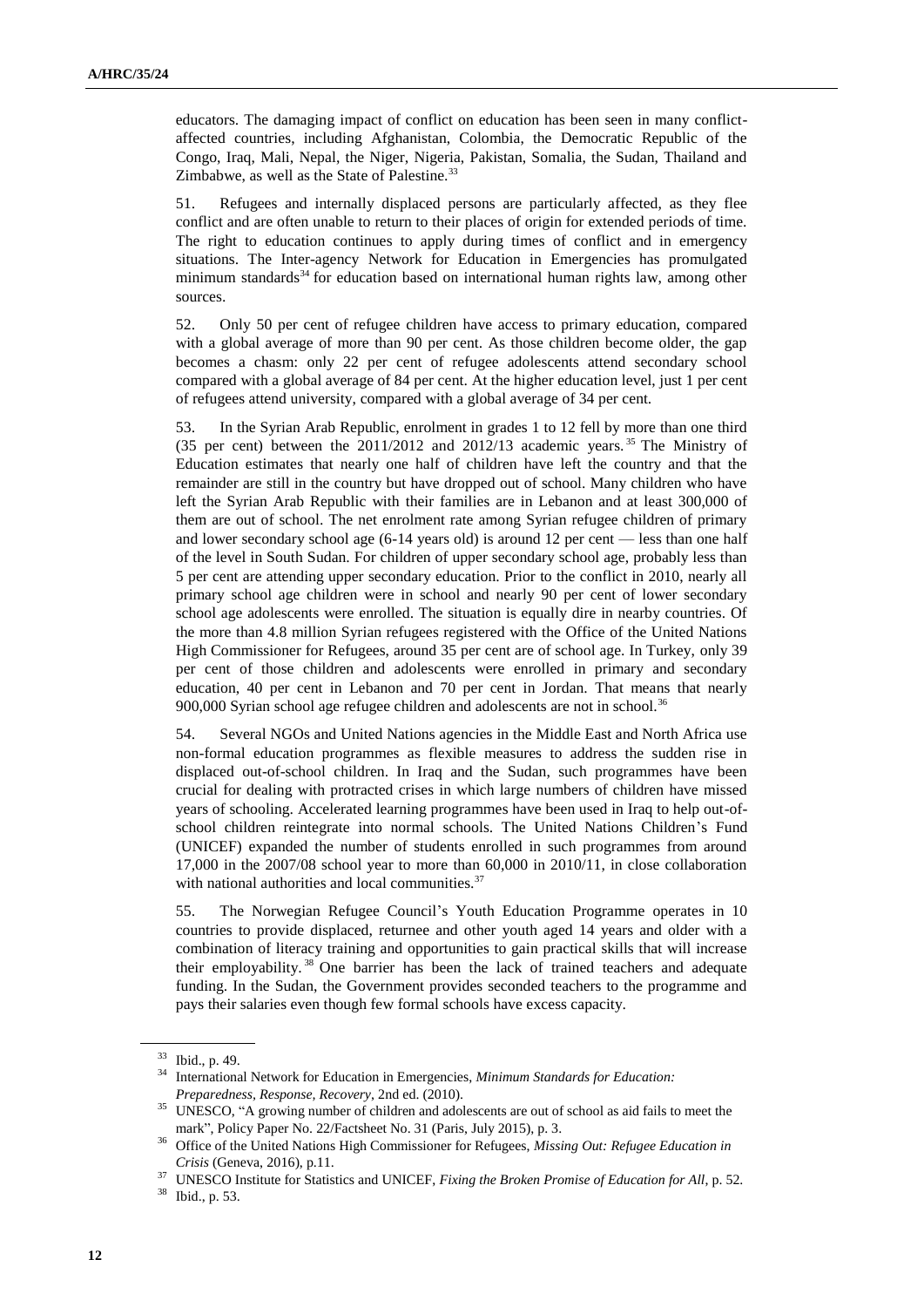56. Afghanistan continues to face complex, overlapping challenges to achieving education for all. To address them, a number of flexible options are being offered, including: (a) community-based education and accelerated learning courses; (b) special community schools for nomadic populations; (c) early childcare and development; (d) literacy education; (e) special programmes for girls (for example, programmes that allow girls to learn how to teach Afghan); and (f) a circus for children.

57. It is crucial that national authorities and international organizations and partners include system-wide approaches in efforts to coordinate diverse providers in each phase of the conflict and ensure that action plans incorporate non-formal education in all areas.

#### **Natural disasters**

58. Natural disasters pose challenges that are similar to those faced by people in countries in conflict. Large-scale disasters result in millions of out-of-school children and adolescents and, in many cases, school reconstruction may take years. Non-formal education programmes are vital for providing rapid, flexible solutions.

59. In Bangladesh, Building Resources Across Communities has established a programme that makes "floating" schools available when a combination of floods and poverty make normal schooling impossible. In Indonesia, a "disaster service mobile class" is set up in areas affected by disaster. In addition to providing regular educational programmes, the service offers tents, wheelchairs, chairs or mats to sit on, books, white boards, radios, tape recorders and televisions, as well as psychological counselling and skills training.<sup>39</sup>

60. States should second teachers from damaged or destroyed schools to non-formal education providers and continue paying their salary. Disaster recovery plans should include such provisions and identify pre-qualified partners that can rapidly deploy temporary replacement schools. Such measures are vital for preventing children from spending months or years out of school.

#### **Children in rural areas**

61. Large portions of the world's out-of-school children and adolescents reside in rural areas, where they continue to face socioeconomic barriers. In sparsely populated areas, the cost of formal schools may not be justified or the quality of schools may be poor. The long distances that need to be covered to get to school and the costs associated with such travel mean that many parents to keep their children at home, where they work in agriculture. It might also be difficult to recruit teachers for small schools in remote regions.

62. Non-formal education can provide flexibility in the mode of delivery and provision of education, for example through multigrade classes, and flexible schedules that can accommodate local requirements. Specific curricula, in the local languages, can be developed to reflect local knowledge and culture.

63. The Escuela Nueva model that originated in Colombia has been recognized for its success in meeting the learning needs of rural children.<sup>40</sup> In the Lao People's Democratic Republic, a non-formal "mobile teacher" programme was introduced to reach 6-14-year-old children living in isolated and remote areas without schools.<sup>41</sup> A total of 150 mobile teachers, 282 teaching assistants and 5,824 children, spread over 282 villages within 12 districts and three provinces, benefited from the programme.

<sup>39</sup> Yasunaga, p. 18.

<sup>40</sup> Rachel Kline, "A model for improving rural schools: Escuela Nueva in Colombia and Guatemala", *Current Issues in Comparative Education*, vol. 2, No. 2 (2002), pp. 170-181.

<sup>41</sup> Elizabeth St. George, "Overview of strategic issues in basic education" (Plan International, April 2015).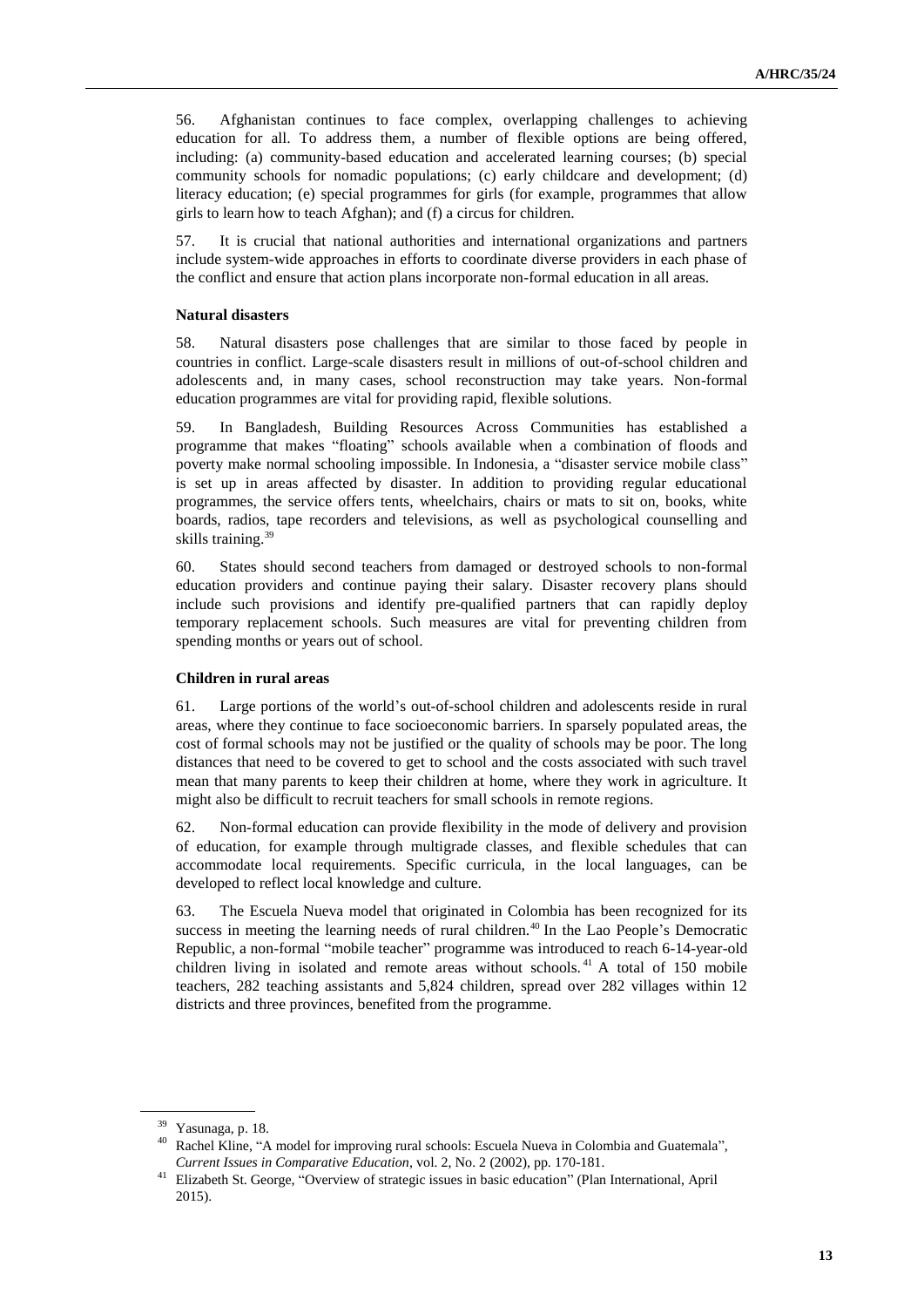#### **Working children**

64. States are reminded that the 1998 ILO Declaration on Fundamental Principles and Rights at Work calls for the effective abolition of child labour, as it harms the child's education, development and future livelihood. As States work towards eliminating child labour and regulating it in accordance with the relevant ILO conventions,  $42$  non-formal programmes can be used to accommodate working children.

65. Particularly when education is not available free of charge, children may be required to work to support their family, with younger children and girls more likely to stay behind. Economic difficulties also push many children do not enter or eventually to leave school to contribute to the family income, including by engaging in paid domestic work.

66. "Second chance" and non-formal learning opportunities are needed to promote social integration and reduce economic disparities. Such opportunities are critical to prevent large numbers of children from carrying a burden of disadvantage into adulthood and from being permanently harmed by their early work experiences.

67. Bangladesh has established learning centres through a project on promoting basic education for hard-to-reach working children in urban environments; the centres provide life skills-based, non-formal basic education for working children aged 10 to 14 years who have either never been to school or who have dropped out.  $43$  Accelerated learning programmes allow former working children to catch up on the education they did not receive and obtain an academic level that will allow them to enrol in formal schools or pursue vocational training opportunities.

#### **Innovation and technology**

68. Many adult literacy and numeracy skills programmes include training in information and communications technologies, as basic computer and mobile telephone skills are increasingly needed for employment.

69. In Senegal, the National Education Programme for Illiterate Youth and Adults though Information and Communication Technologies has been implemented in 460 locations since 2013.<sup>44</sup> Operated with the support of the Ministry of Education and with four implementing partner organizations, the programme aims to promote economic development through basic education and skills training. While it is available to all, including children and the elderly, it focuses on women and girls. Funded 90 per cent by the national Government and 10 per cent by local authorities, the programme is able to adjust to local requirements.

70. In Norway, the Programme for Basic Competence in Working Life <sup>45</sup> allows employers to provide literacy, numeracy and information and communications programmes to employees who wish to upgrade their skills. It provides funding for employers to create courses to teach their employees skills at the lower-secondary-school level. By partnering with employers to deliver the training, the Programme has been able to reach more people.

71. Innovations in pedagogy are often necessary to reach those who have been unsuccessful in formal systems. The Regenerated Freirean Literacy through Empowering Community Technique used in Burkina Faso and the Participatory Rural Appraisal approach used in Nepal replace the use of written texts by developing learning materials, together with learners, that reflect the local reality. <sup>46</sup> By creating maps of households, agriculture patterns and natural resources and by looking at rainfall, the gender dimension of workload, health and agriculture, daily activities can be integrated into curricula to

<sup>&</sup>lt;sup>42</sup> For example, the Minimum Age Convention, 1973 (No. 138), and the Worst Forms of Child Labour Convention, 1999 (No. 182).

<sup>&</sup>lt;sup>43</sup> UNICEF, "Basic education for urban working children: key statistics". Available from https://www.unicef.org/bangladesh/Education\_for\_Working\_Children\_(BEHTRUWC).pdf.

<sup>44</sup> See http://litbase.uil.unesco.org/?menu=13&country=BF&programme=238.

<sup>45</sup> See http://litbase.uil.unesco.org/?menu=13&country=BF&programme=126.

<sup>46</sup> See www.accu.or.jp/litdbase/literacy/nrc\_nfe/eng\_bul/BUL17.pdf.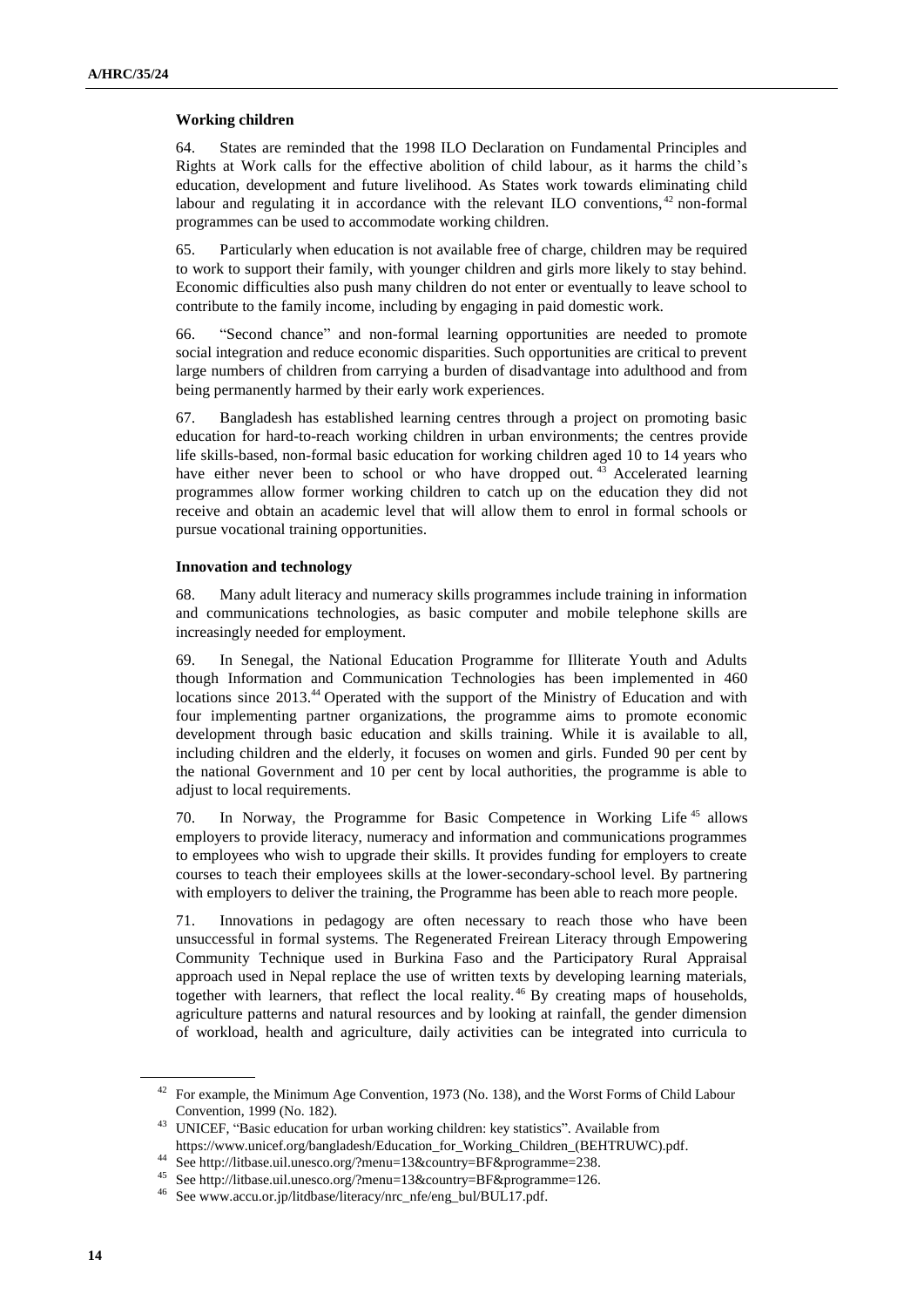promote literacy and numeracy. The pedagogy also explores relationships, conflict management and decision-making to promote citizenship and peace education.

# **V. Financing non-formal education**

72. In addition to getting limited political support, non-formal education often receives inadequate financial support. Particularly when national education budgets are already strained, insufficient attention is paid to the non-formal sector. In general, there is a lack of global statistics on non-formal education spending. Most reporting is partial and only reflects programme costs or spending in one area, such as adult literacy.

73. National education budgets must recognize the differential costs of reaching children based on their particular circumstances. The educational needs of children in rural areas, with disabilities and belonging to minorities may require additional resources, particularly to ensure that the quality of education provided meets national standards.

74. In Burkina Faso, the National Fund for Literacy and Non-formal Education represents a good practice for mobilizing and distributing resources. The Fund is an autonomous body with the status of a public institution. It sources funds from both the public and private sectors and engages in non-profit activities. The Fund aims to raise, increase, diversify and manage contributions from the State, individuals and partners in the private sector to finance non-formal education, including literacy programmes in the national languages and French and skills training programmes. While the Fund cannot at present finance programmes for 9-14-year-old children, it subsidizes capacity-building initiatives in the non-formal education sector and has adopted new modes for funding nonformal education for the poor.

75. There is growing awareness of the importance of funding non-formal programmes. In Indonesia, a presidential decree has set a minimum of 3 per cent of the annual education budget for community learning centres, where non-formal education is provided for young people.<sup>47</sup>

76. The Government of Uganda supports the expansion by NGOs of primary education for disadvantaged children in rural and urban areas, by directly training teachers and contributing to their salaries through the government payroll. <sup>48</sup> In 2010, Mongolia developed and piloted non-formal education pre-service training for teachers, including those involved in multigrade teaching. Thailand provides a supplementary e-training programme for non-formal education teachers with six components, including action research, English and mathematics.<sup>49</sup>

77. Recognizing that properly implemented non-formal education programmes further the right to education and, in particular, that they can deliver quality education to out-ofschool children and those most in need of education, donors, aid agencies, development banks and NGOs should engage with States to assist in the establishment of national funding mechanisms for non-formal education programmes. In consultation with international organizations, including UNESCO and UNICEF, donors can identify wellmanaged and effective programmes.

78. Partnerships with civil society and religious actors may exist in the formal and nonformal systems. However, the Special Rapporteur cautions that for-profit education providers often violate the tenets of the right to education. Low-fee private schools tend to violate the principle of free, universal education and often provide education that is of a lower quality than that provided by public schools. The previous Special Rapporteur has consistently warned of the inherent risks and challenges resulting from privatization, public

<sup>47</sup> Yasunaga, p. 12.

<sup>48</sup> UNESCO, *EFA Global Monitoring Report 2013/4*, pp. 218-219.

<sup>49</sup> UNESCO and UNICEF, *Report on the Joint UNESCO and UNICEF Regional Workshop on Equivalency Programmes and Alternative Certified Learning: Achieving Education for All and Promoting Lifelong Learning* (Bangkok, 2011), p. 18.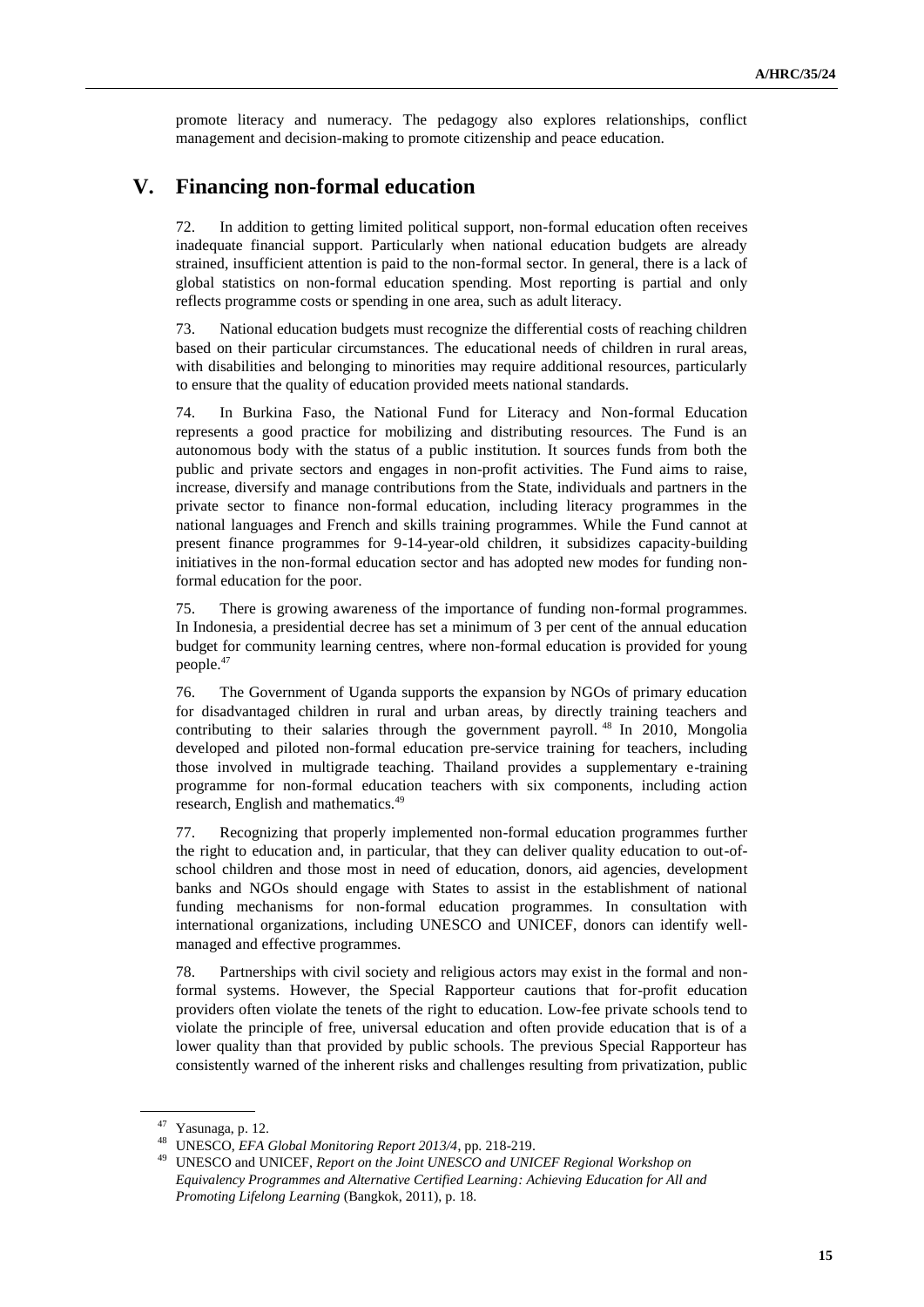private partnerships and the commercialization of education (see A/69/402, A/HRC/29/30 and A/70/342).

# **VI. Evaluation and data collection**

79. Effective data collection and evaluation is crucial to ensure that non-formal education programmes meet educational objectives while respecting the right to education. In order to be able to evaluate whether certain sectors of the population, for example girls and women or members of groups in vulnerable situations, are adequately included and how they are performing, the data collected must be detailed and disaggregated.

80. Despite this need, few systematic assessments have been carried out of these nonformal education alternatives for out-of-school learners. Complications arise when assessments are carried out by sponsors or donors, who may not be fully objective, and when educational data collection systems are limited, as is the case in many countries.

81. National education management information systems are being developed in many countries, making it easier to gather information on formal education systems. Such systems should be expanded to include the gathering of information on non-formal programmes, which is particularly important for identifying education learning outcomes, including for groups in vulnerable situations, which are disproportionately served by nonformal education programmes.

82. The UNESCO Institute for Lifelong Learning has established an assessment and monitoring programme to measure literacy known as "Action Research: Measuring Literacy Programme Participants' Learning Outcomes". The programme is based on a methodological framework that takes into account cultural, educational and linguistic specificities, as well as the knowledge and capacities of experts from the participating countries, in order to design, manage and implement programmes locally.<sup>50</sup>

83. In part because of the multiplicity of non-formal programmes, it is even more important for Governments to have independent, verifiable information for results-based spending. An evaluation of Ishraq, a "second chance" programme for adolescent girls in upper Egypt, showed how it outperformed other comparable systems. It provided literacy training for out-of-school girls aged 12 to 15 years, as well as a curriculum of life skills developed by NGOs. By 2008, the programme had succeeded in preparing most girls for the national Adult Education Agency exam (with an 81 per cent pass rate) and encouraging them to enter or re-enter formal schools. Ishraq graduates were also inclined to delay marriage until they were at least 18 years of age and to have smaller families.<sup>51</sup>

84. Data collection alone can measure learning outcomes, but holistic education goals require additional evaluations that must be budgeted for and regularly implemented. Such evaluations will also assist in identifying innovations that should be included in formal programmes. In a climate of scarce resources, these measures are vital for results-based management by national education departments.

# **VII. Strengthening non-formal education**

85. Despite the potential value of non-formal education programmes, not all succeed. There remains a widespread assumption among policymakers and educators that nonformal education is a second class system, which means that it is often neglected in efforts to improve the formal systems. It is vital that this perception be addressed, as effective, quality, non-formal programmes are not merely stop-gap measures to supplement formal education, but rather alternative measures that can better meet the needs of underserved learners.

See http://uil.unesco.org/literacy/measurement-of-learning-outcomes-ramaa.

<sup>51</sup> UNESCO, *EFA Global Monitoring Report 2012*, p. 29.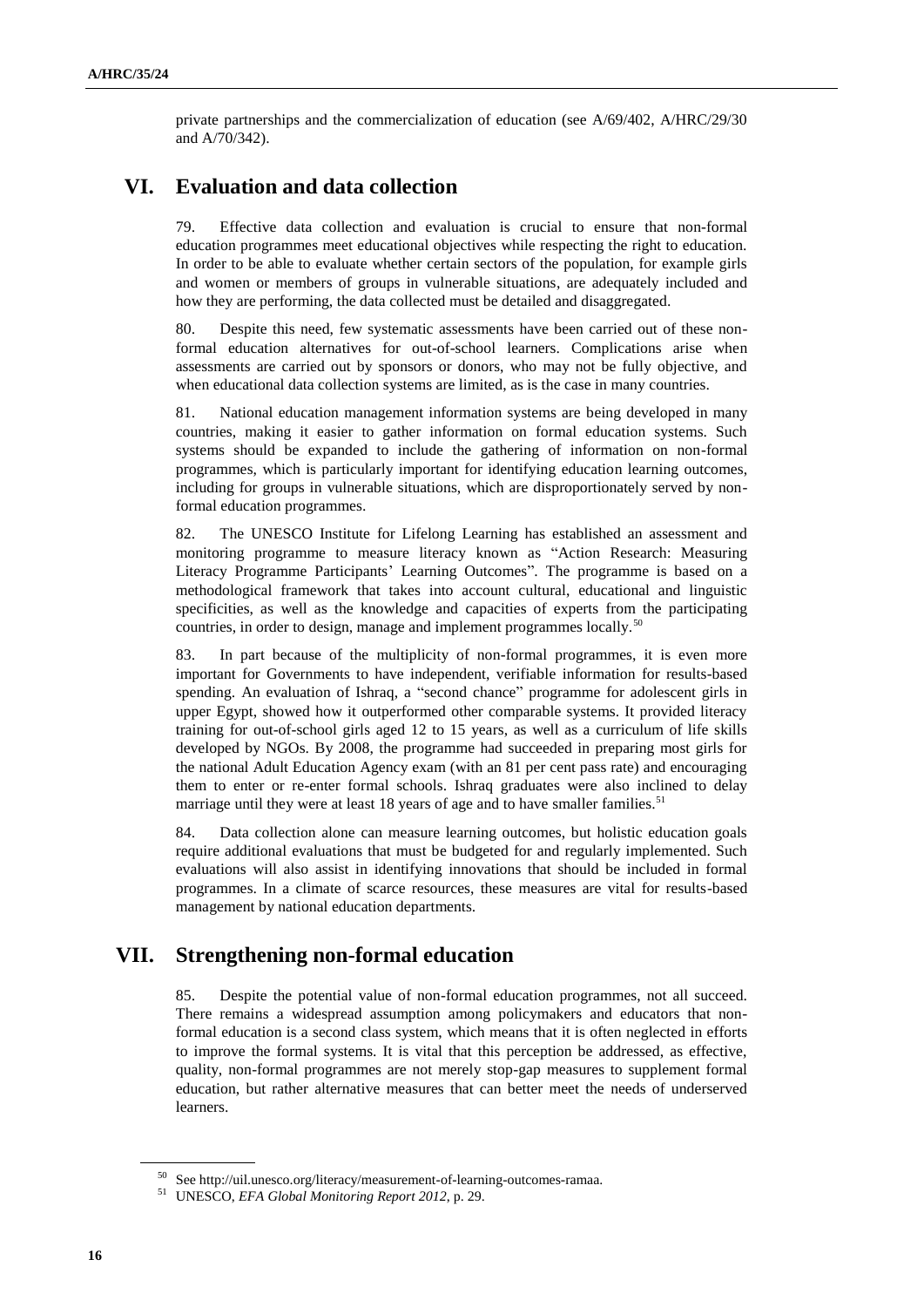86. Quality in education has the same indicators, regardless of the form of delivery. The four As of acceptability, accessibility, acceptability and adaptability apply to all forms of education. Education must be free and open to all, teachers must be well trained and schools well built, and the curriculum must be relevant and non-discriminatory. These standards require investment and policy support from Governments, in collaboration with local delivery partners. Intragovernmental coordination between relevant ministries and close cooperation with municipal authorities is even more important owing to the multidimensional nature of programmes that simultaneously address poverty, health, education, employment and values related to citizenship and peace.

87. The movement towards integrated national education systems with closer collaboration between ministries is a welcome first step. However, equal attention must be given to developing the capacities of local authorities and non-State education providers. Improved salaries, professional development training, social esteem and working conditions are necessary to attract better-qualified teachers and to ensure that non-formal programmes are recognized as equally valued means of providing quality education. Data collection, oversight and monitoring systems can help address concerns related to learner and teacher performance and to identify programmes that should be expanded. Lessons learned from evaluations can identify innovations to be integrated into formal education systems.

88. Policymakers involved in addressing conflict and disaster situations should establish provisions for Governments to deploy teachers who have been displaced from their schools into non-formal programmes and establish an emergency action response plan. Prior coordination with non-formal education providers can ensure teachers are rapidly deployed to temporary programmes and, where possible, paid by the Government.

89. Academic interest in non-formal education pales in comparison to that given to formal systems. Millions of children, adults, refugees and others require access to quality programmes and Governments require evidence upon which to support their policies and financial support. Academic institutions and researchers must invest greater time and money into this underserved area to ensure States are better able to take decisions in respect of non-formal education programmes and policies.

## **VIII. Conclusions and recommendations**

90. **Non-formal education is an important and valuable method of providing the right to education for children, youths and adults who are unable to access the formal education system. While free, universal and lifelong education for all must remain the ultimate objective of every State, non-formal education programmes represent important alternatives for ensuring that all learners are able to realize their right to education.**

91. **Non-formal education refers to flexible, creative mechanisms and programmes that focus on providing education and recognizable skills to learners. As the education system progressively moves towards a learner-centred model focused mainly on the education received rather than on the mode of delivery, greater attention is required from Governments to ensure that non-formal programmes are adequately funded, regulated and integrated into the national education framework.** 

92. **In a manner that complements technical and vocational education and training, non-formal education programmes should create alternatives to bring out-of-school children into the formal system or provide new education options that promote employable skills, as well as a holistic education. Children who currently lack access to formal schools can be reached through cost-effective partnerships and innovative delivery modes. Dropouts and older children who lack basic education can receive assistance to catch up and return to school.** 

93. **States must establish recognition, validation and accreditation mechanisms to ensure that the skills and knowledge obtained in non-formal programmes can be recognized and used to re-enter the formal education system or the job market. This**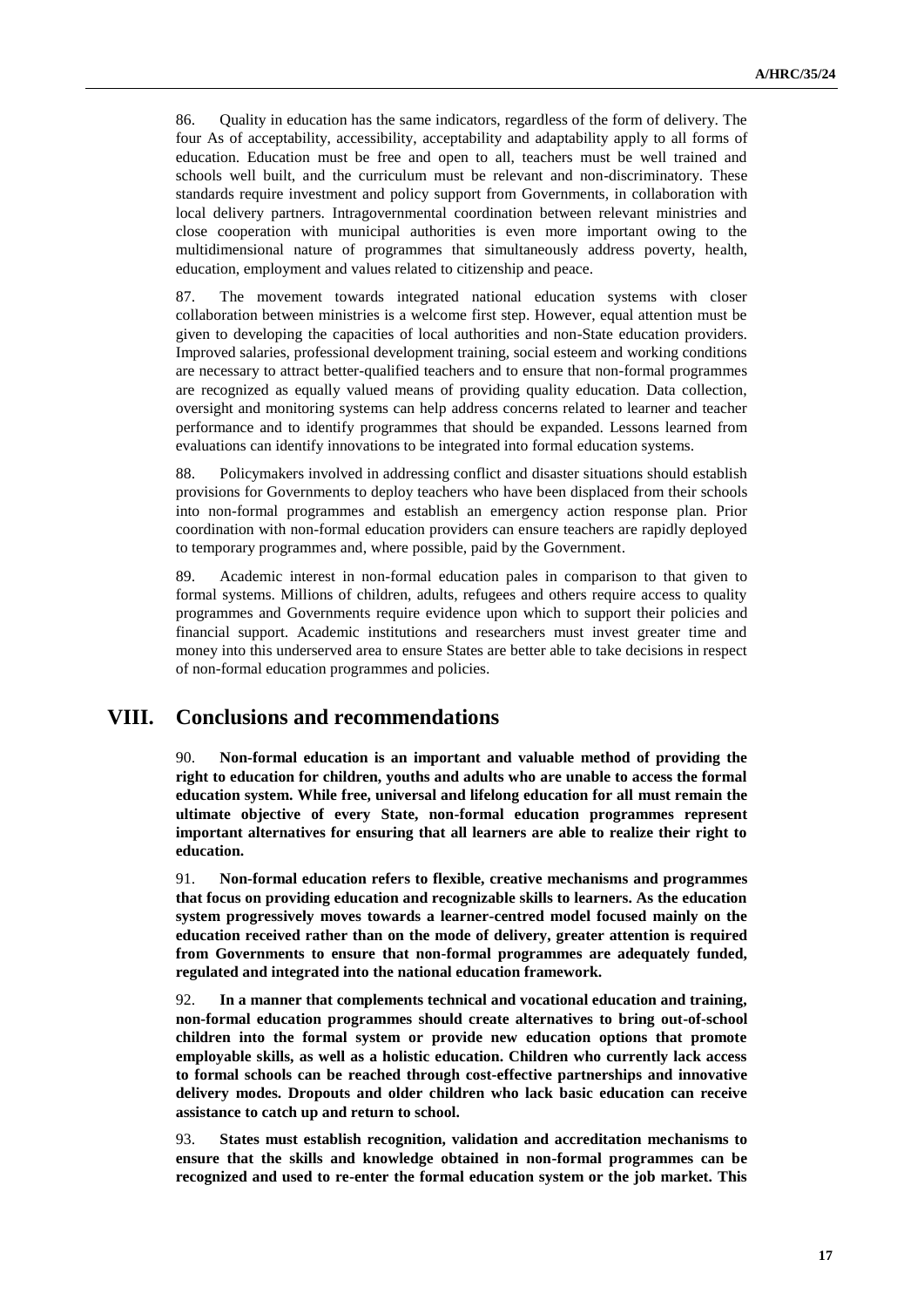**should be closely connected to the national qualification frameworks, which evaluate and recognize job-related skills.**

94. **In addition, non-formal adult literacy programmes are vital means of reaching millions of illiterate adults. Basic education is the most fundamental of rights, as it enables the realization of all other rights. The right to education should not depend on a person's age. We must recognize more explicitly that this right should also be enjoyed by out-of-school children who are too old to re-join, either because they dropped out or because they started late. Individuals must not lose the right to access basic education after they turn 18 years of age.**

95. **In situations of conflict and natural disaster, there is an urgent need to quickly implement alternative education systems until schools are rebuilt and children can return to them. Policymakers must establish and design emergency response plans that provide for non-formal programmes to ensure education continues to be delivered, even when schools are no longer accessible. These temporary systems should supplement the rehabilitation of the formal system, but we must not allow a generation of children to be lost when conflicts continue or reconstruction is protracted for years.**

96. **Non-formal education programmes are effective in promoting equity and inclusion in education. By addressing out-of-school children and illiterate adults, these programmes can target the disproportionate number of persons with disabilities, women and girls, and persons belonging to groups in vulnerable situations who are not in formal education systems.** 

97. **Stable and sufficient funding is a precondition to the development and promotion of quality civil society partners and non-formal education programmes. It is imperative that donors, international development banks and NGOs fund and support these programmes, which are vital for reaching individuals outside the formal system. Concerns related to quality and learning outcomes must be addressed as challenges and by strengthening the capacity of partners.**

98. **States must also recognize the willingness of civil society partners to promote the right to education in the most difficult of circumstances. Non-formal education programmes reach learners in geographically remote areas, as well as students with disabilities, from groups in vulnerable situations, and those in extreme poverty. Innovative programmes often inform the formal system and promote change, such as the inclusion of minority languages and culturally sensitive curricula. Successful innovations in pedagogical approaches are often identified through non-formal education programmes and incorporated into national systems. Experimentation with information and communications technologies can identify cost-effective interventions that may also have applications in formal settings.**

99. **The direct partnerships among communities, civil society, parents and Governments common to most non-formal education programmes create new measures of accountability. This bottom-up approach empowers parents and communities to hold Governments accountable for improving standards, through annual forums and standardized consultation mechanisms. By building space for dialogue for all stakeholders, non-formal education programmes empower learners, parents and communities to express their requirements and oblige educators to be more responsive to local needs.**

100. **It is the responsibility of the State to ensure that non-formal education programmes meet national quality standards, in accordance with curriculum objectives. The obligations under the right to education fall upon the State, which must ensure that national providers respect and fulfil them in their programmes. Where programmes fail to meet the national standards set out in curricula, learning achievements or any other standard set by the State, and where improvements cannot be achieved in collaboration with local stakeholders, the State must take action to make sure that the right to education is being fulfilled.**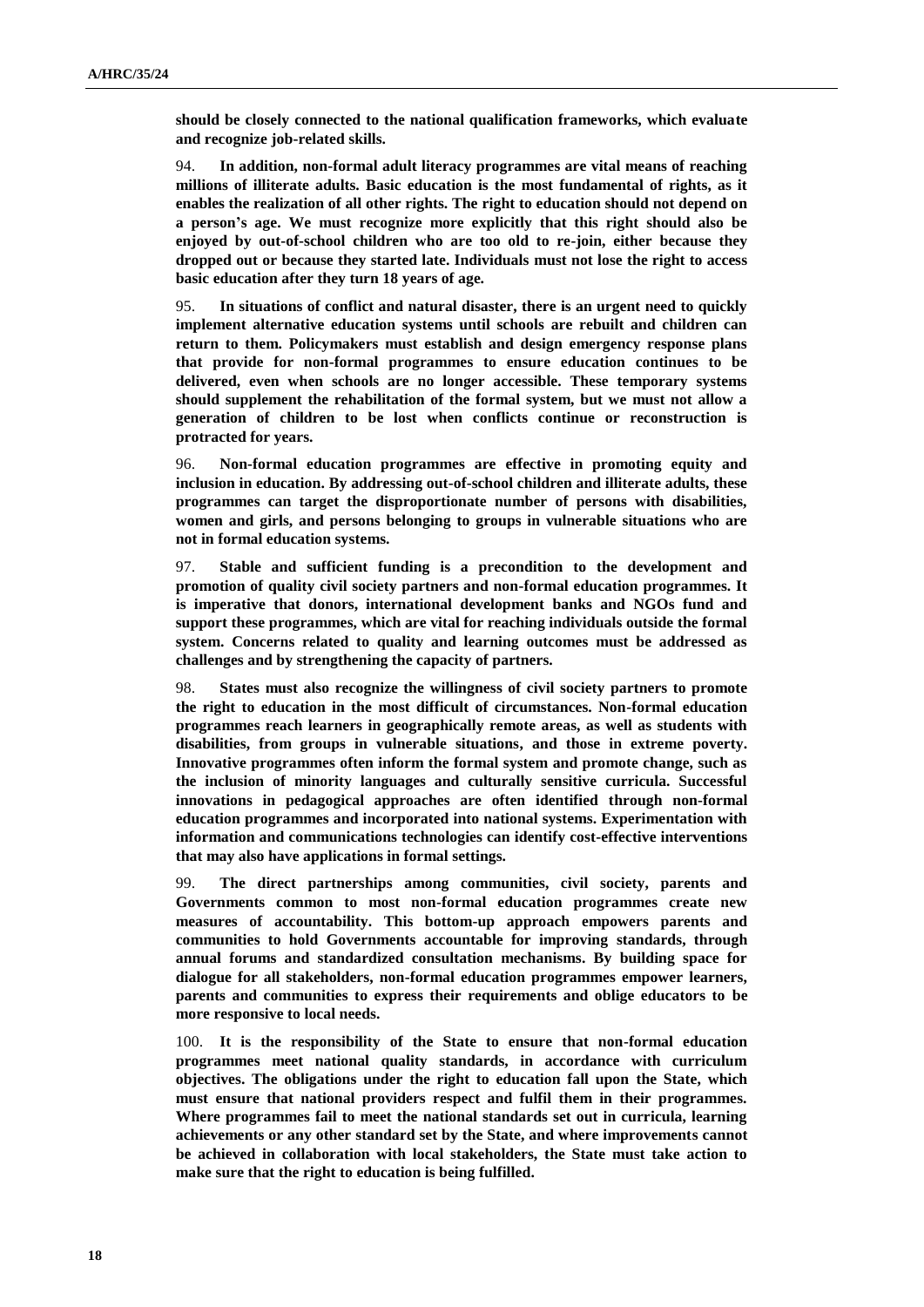### **Recommendations**

101. **In the light of the above, and taking into consideration the opportunities and challenges in non-formal education, the Special Rapporteur offers the recommendations set out below.**

#### **Addressing negative perceptions about non-formal education**

102. **Governments, policymakers, practitioners and development partners must recognize the important role that non-formal education plays in providing education to out-of-school children and adults. In order to invest the resources, time and attention required to cultivate a successful non-formal education sector, senior politicians, education ministers and policymakers, donors and other stakeholders must publicly acknowledge the important role that quality non-formal education programmes play in ensuring that all learners receive a basic education. The longstanding stigma that exists must be addressed and these programmes must be recognized as important education alternatives. The terms "alternative education" or "flexible education" should be preferred to "non-formal", as the use of the negative prefix "non" perpetuates the belief that these programmes are not as good, not as well funded and not as desirable.**

### **National education systems**

103. **A non-formal education system should be established in national legal and policy systems. Such a system should decentralize responsibility for education to regional or local authorities, to ensure responsiveness to local needs, but still meet national standards and be subject to national oversight. Civil society partners and other stakeholders should be engaged throughout the development process and be included in governing bodies. This legal framework should establish minimum curricula and learning standards, school building requirements and teacher qualifications, and it should identify a sustainable, multi-year funding model.** 

104. **It is crucial to integrate all aspects of lifelong learning into a single system. Bridges must be established to allow learners to move between formal and informal programmes, including by establishing recognition, validation and accreditation mechanisms and, possibly, qualification frameworks.**

105. **Finally, such a non-formal education system must be flexible enough to encompass all non-formal education programmes, from adult literacy to emergency response plans. The system should empower local authorities while holding them to national standards and providing them with the support they need to achieve those standards.**

#### **Applying the four As**

106. **Human rights considerations must be integrated into the design and oversight of non-formal education programmes, just as they should be integrated into any other form of education. States must ensure that national laws and policies, as well as programmes and implementing parties, respect the obligations arising from the right to education.** 

107. **One way to achieve this is by adopting the four As model (see para. 20 above). States should ensure programmes are available by being free for learners, delivered in adequate schools and taught by trained facilitators.**

108. **Programmes must be accessible and open to all without discrimination of any kind. Schools should be close to learners and, where appropriate, additional support should be provided for marginalized learners.** 

109. **Programmes must be acceptable and provide content that is in line with the national curriculum and meets quality standards while respecting local culture, languages and human rights.**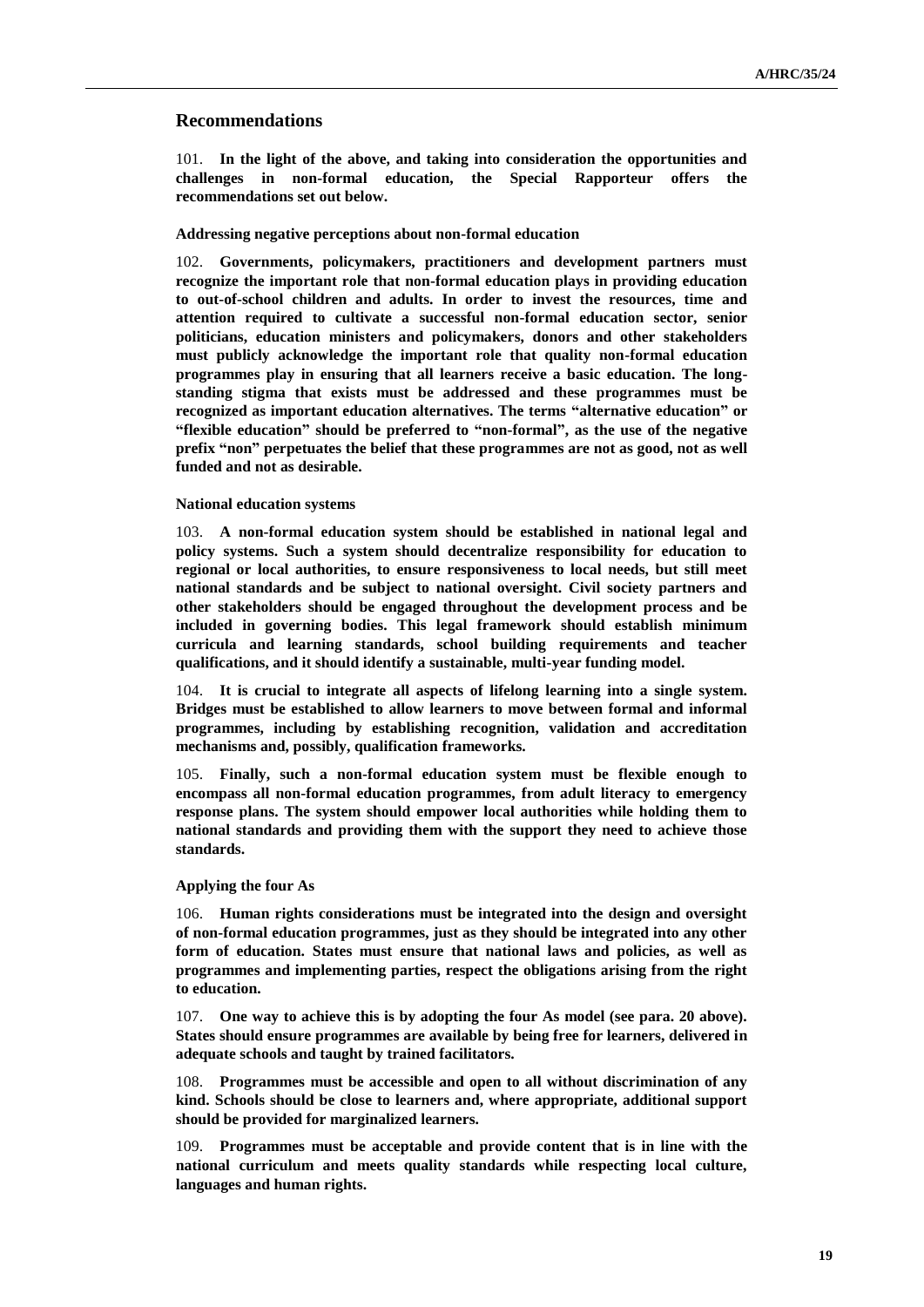110. **Finally, programmes should be adaptable. They should address the needs of children with disabilities and children from local or indigenous cultures, as well as the holistic needs of the community and learners, and be adjusted over time if required.**

#### **Recognition, validation and accreditation**

111. **For school-age learners, a framework is required to identify the knowledge level of students who are not in the formal system. Accelerated learning programmes should aim to integrate learners back into the formal system, but alternative programmes for older children may be necessary.**

112. **For adult learners, a qualification framework for literacy is needed in addition to primary and secondary school qualifications to ensure that non-formal education programmes are designed to achieve recognized qualifications, even for adults who do not return to formal education.** 

### **National qualification frameworks**

113. **States must reform their education systems to allow for a fluid transition between non-formal and formal programmes. Learning must be recognized regardless of where it was achieved. A system that recognizes, validates and accredits prior learning must be developed to integrate non-formal learning programmes and formal systems. For the workplace, a national qualification framework is crucial to allow adult learners to obtain skills through informal, non-formal or formal channels, all of which should be recognized by employers.** 

### **Girls and groups in vulnerable situations**

114. **Targeted programmes should be established to provide context-sensitive education for out-of-school children, particularly girls and children from groups in vulnerable situations. In collaboration with local communities and civil society partners, States should design programmes that address the underlying reasons why these children are out of school.**

### **Promotion of native languages and cultures**

115. **Especially in situations where the language of instruction in formal schools is a second language, non-formal education programmes should be taught in the mother tongue and a curriculum should be developed in that language, especially for primary education. In developing locally relevant curricula, civil society partners should also promote local cultures and customs.**

### **Conflict and natural disaster recovery planning**

116. **States, international organizations and NGOs must include provisions for nonformal education programmes in their emergency response plans. Where possible, States should identify the means to deploy trained teachers, with pre-established financial support, to ensure that temporary schools can be rapidly set up and teachers who are unable to return to their regular schools are effectively redeployed.**

#### **Rural and working children**

117. **Flexible non-formal education programmes should be promoted, as they can provide for multigrade classrooms and schedules that respond to the requirements of families that need the support of older children at home. Mobile teaching programmes can provide trained facilitators in locations that may otherwise not support a formal school. These alternatives can ensure that children who do not attend school owing to excessive travel requirements or other demands can have access to education in their village.**